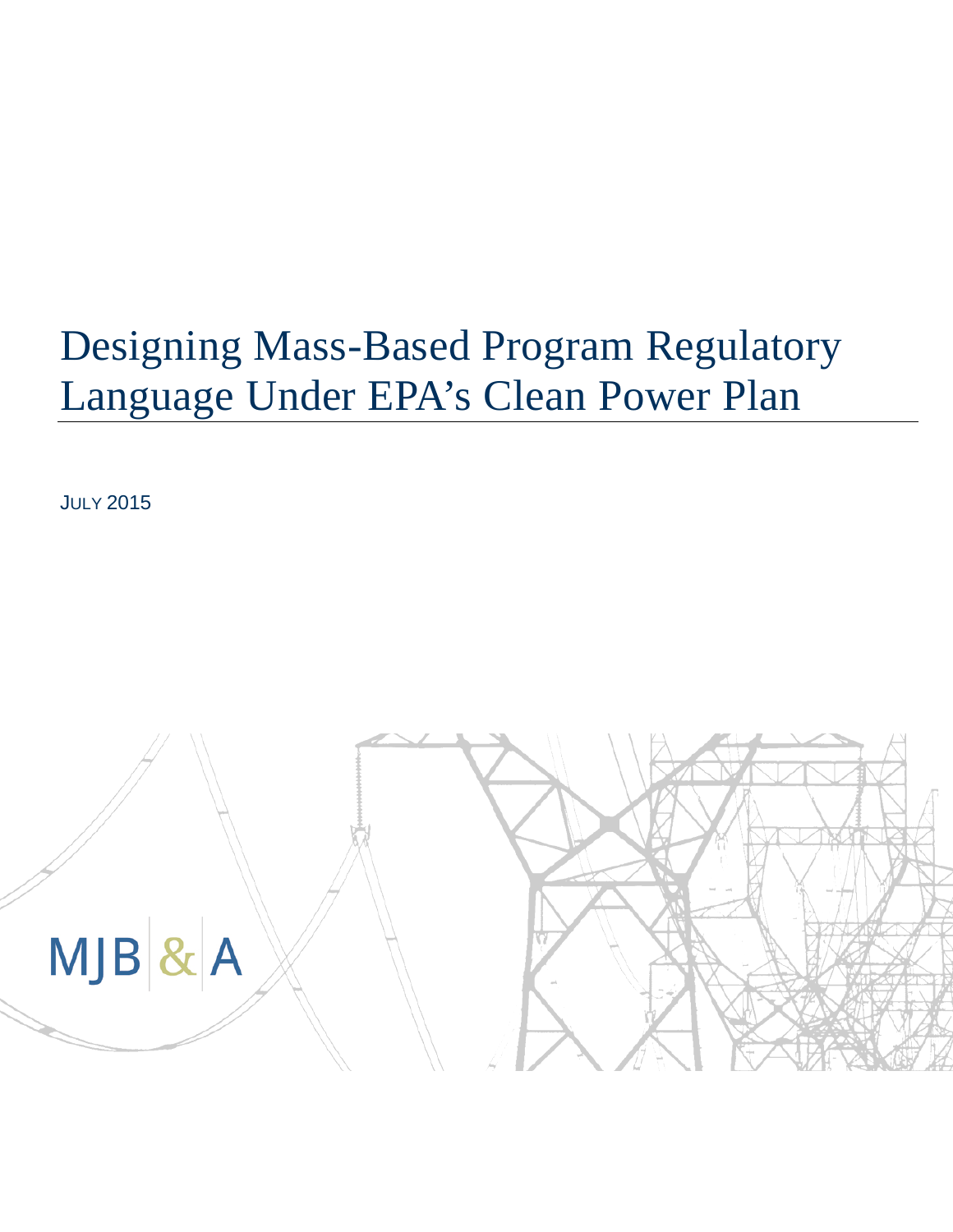#### REPORT AUTHORS

Paul J. Allen, M.J. Bradley & Associates LLC Gary S. Guzy, Covington & Burling LLP Carrie F. Jenks, M.J. Bradley & Associates LLC Grace Vermeer, M.J. Bradley & Associates LLC

For questions or comments about this report, please contact:

M.J. Bradley & Associates LLC 47 Junction Square Drive Concord, MA 01742 Telephone: 978 369 5533 E-mail: cjenks@mjbradley.com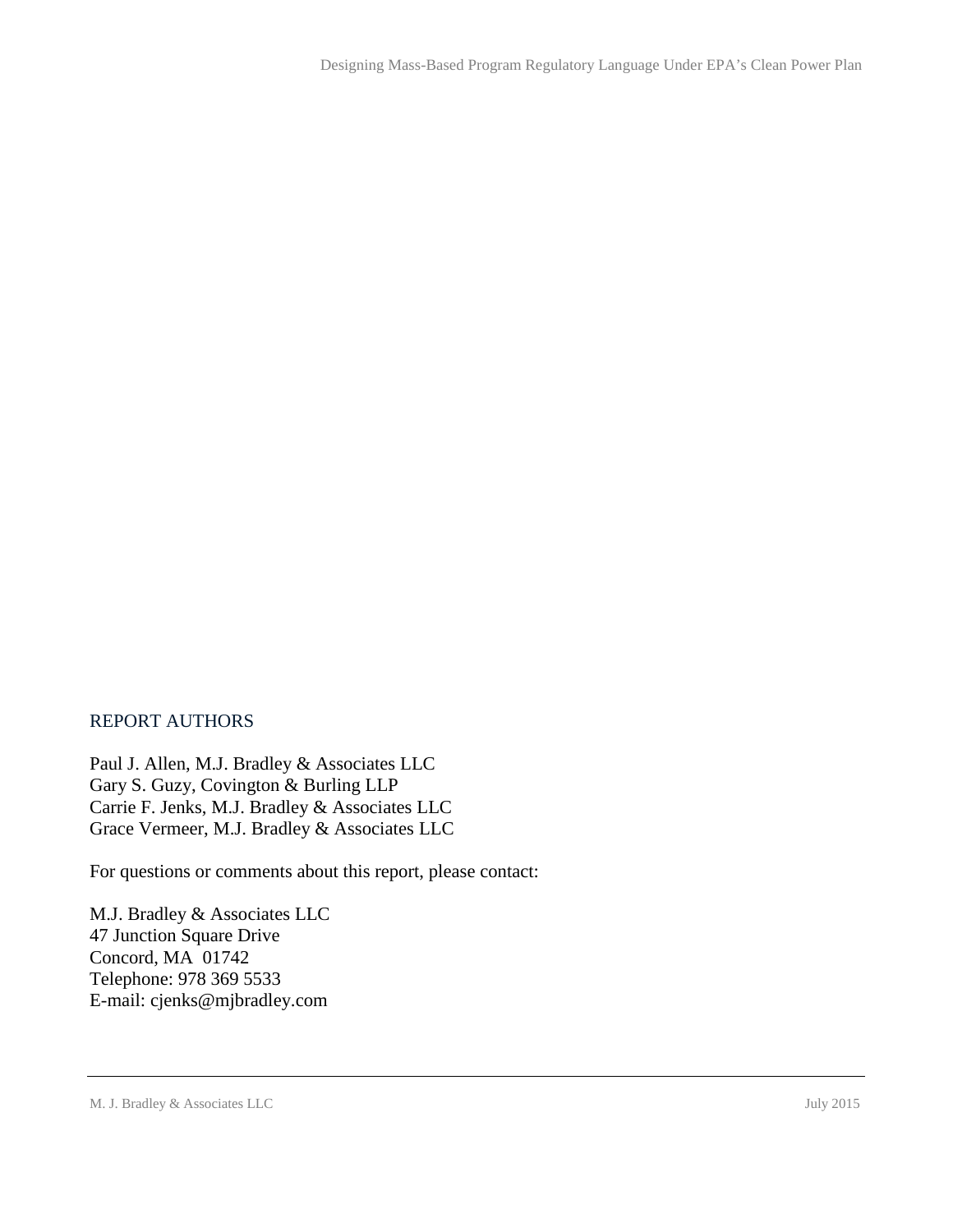# **Contents**

| 1. GENERAL PROVISIONS FOR ESTABLISHMENT OF PRESUMPTIVE MASS-BASED CO <sub>2</sub> ALLOWANCE |  |
|---------------------------------------------------------------------------------------------|--|
|                                                                                             |  |
|                                                                                             |  |
|                                                                                             |  |
|                                                                                             |  |
|                                                                                             |  |
|                                                                                             |  |
|                                                                                             |  |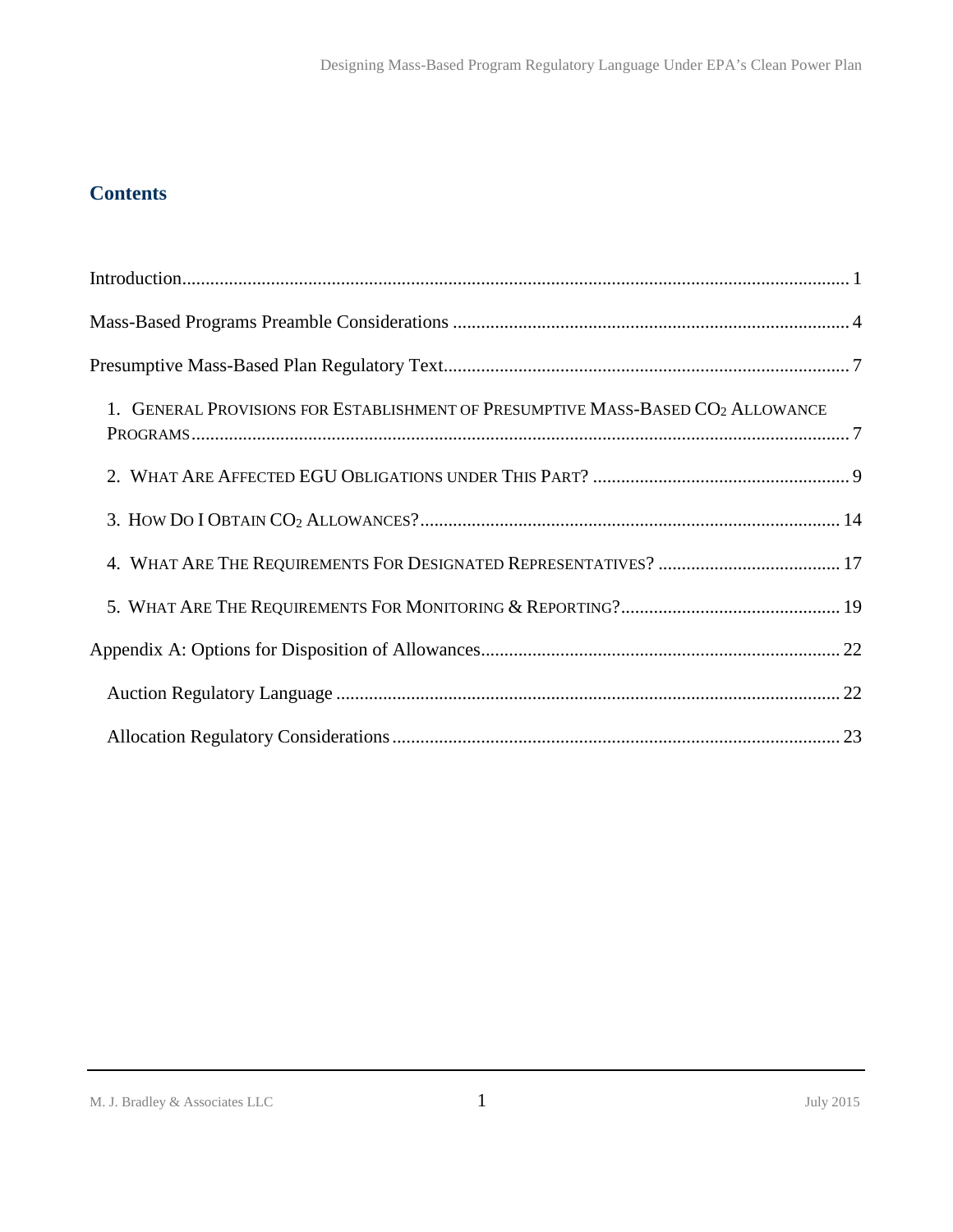# <span id="page-3-0"></span>**Introduction**

The U.S. Environmental Protection Agency's (EPA's) Clean Power Plan will, for the first time, establish nationwide standards for emissions of carbon dioxide  $(CO<sub>2</sub>)$  from existing power plants. EPA has proposed setting the  $CO<sub>2</sub>$  standards as an emissions rate for affected power plants on a pounds of CO<sup>2</sup> emitted per megawatt hour basis. Each state would have significant flexibility in establishing its plan for meeting the standard, including translating the pounds per megawatt hour target into an annual mass-based limit of tons of CO2.

One of the common themes discussed by a wide variety of stakeholders and in many public comments to the Agency on the proposed rule is that mass-based compliance can provide a simple compliance approach relative to rate-based compliance given that the investments in clean energy resources are accounted for under a mass-based approach by lowering overall emissions, making various crediting system unnecessary. Many have noted that a mass-based approach is a familiar one that state and federal regulators and the electric generating industry have utilized in the past as a means to costeffectively reduce emissions from power plants.

As part of M.J. Bradley & Associates' set of publicly available tools to support stakeholders' evaluation of compliance options for the Clean Power Plan, we worked with Gary S. Guzy, former General Counsel of EPA, now Senior Of Counsel at Covington and Burling LLP, to develop regulatory language as a starting point for the design of a mass-based compliance approach, and to provide states an easily adoptable model regulatory framework. As stakeholder discussions continue, EPA finalizes the rule, and states consider compliance options, we would welcome feedback and suggested amendments. We will look to update this set of resources to provide a regulatory framework that reflects the final rule's requirements.

In designing this regulatory language and process, we endeavored to leverage existing programs where possible. In some instances, this document incorporates language from existing and ongoing  $CO<sub>2</sub>$ related programs with which affected EGUs are likely already complying, such as EPA's greenhouse gas reporting program. We also based the structure of other sections on existing Clean Air Act programs familiar to industry, state regulators, grid operators, and other stakeholders, such as EPA's Cross-State Air Pollution Rule (CSAPR) and the Acid Rain Program. Our goal was to develop a familiar starting point of common features that states could use to design their compliance plan based on existing state-specific programs, requirements, and policy objectives. However, we anticipate that states will also have the ability to utilize language or processes from state-specific existing programs to incorporate CO<sup>2</sup> requirements associated with the Clean Power Plan.

In developing this document, which includes preamble and regulatory text, we made some key assumptions that are important to highlight. Some of these assumptions will need to be confirmed or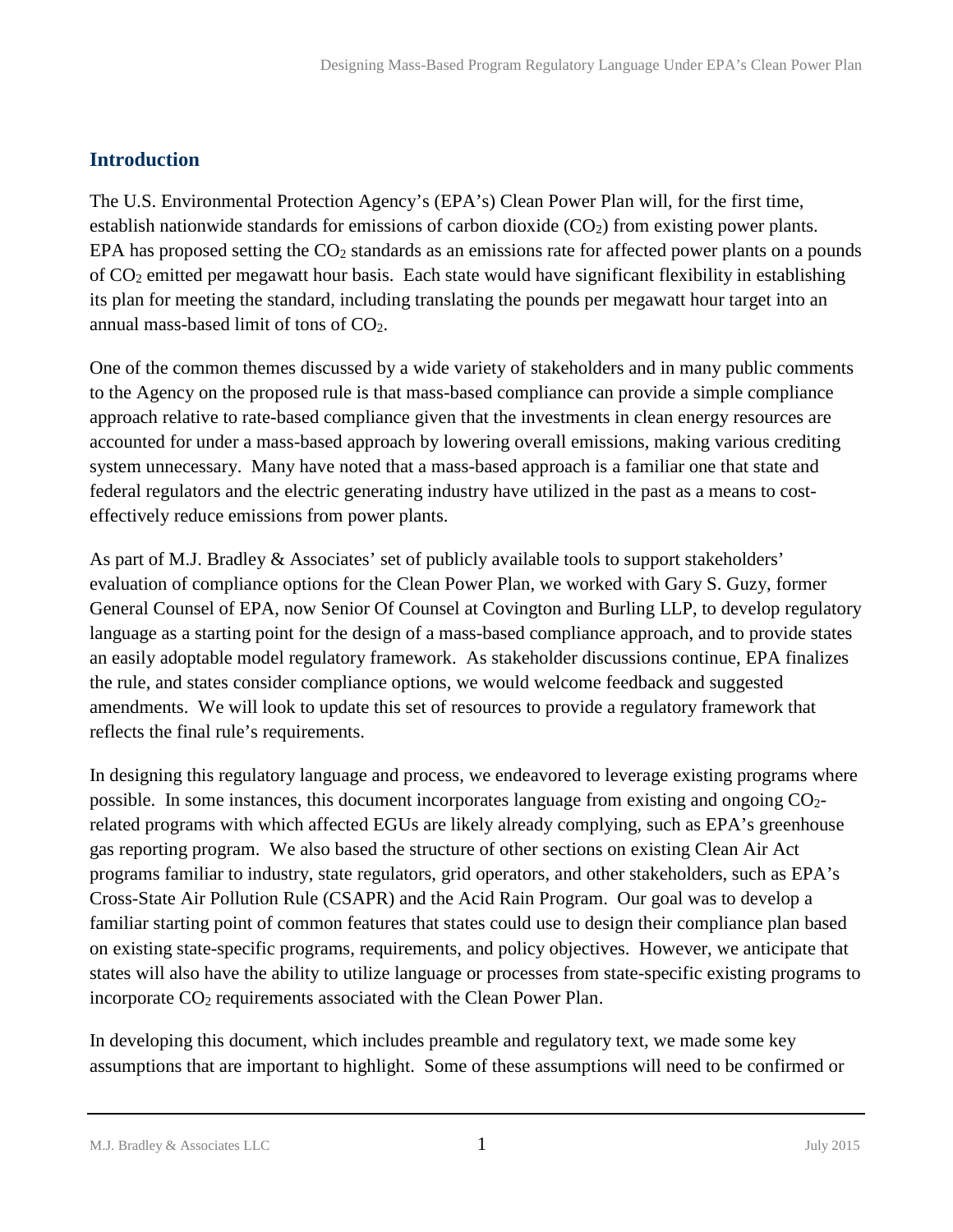revisited once EPA finalizes the Clean Power Plan this summer. Additionally, some assumptions represent choices that states will need to evaluate as they design their compliance plans and consider their state-specific situations and policy objectives.

First, in thinking about how to offer this starting point for mass-based compliance, we have tried to incorporate stakeholder perspectives that have highlighted the advantages of market-based mechanisms for determining least-cost options and optimizing the inherent interconnectedness of the electric grid. Some stakeholders have noted that a broad market can create clearer market signals and capture the lowest-cost reduction opportunities, which can reduce overall compliance costs. We have, therefore, assumed that states will look to develop a compliance approach that allows affected electric generating units (EGUs) in a mass-based program to utilize interstate trading of allowances. One way to achieve interstate trading is by adopting certain consistent elements in state plans, which would assure states of compatibility among state programs so that allowances can be used for compliance in any other jurisdiction that has adopted compatible features. Consistency of certain key elements also ensures the integrity of those states' programs. Thus, states that meet such compatibility criteria would have the ability to allow their EGUs to submit allowances from other states that meet the minimum compatibility criteria. While this document focuses on how states could facilitate interstate trading with limited administrative effort and coordination, some stakeholders have discussed how a group of states could elect to work more closely with a limited number of other states to address certain environmental integrity concerns. Thus, some states may also want to explore additional design options that require enhanced coordination.

Second, one additional consistent element we have included is limiting the program to actions within the interconnected electricity sector. For the purposes of this regulatory design starting point, we have chosen not to include potential pricing mechanisms, such as offsets or safety valves, that create new allowances above the target but could compromise a state's final mass-based target and likely constrain the ability of a state to trade with others.

Third, we have assumed that states will choose to include new fossil fuel-fired sources in the massbased program and use EPA's final mass-based targets that reflect economic growth including expected generation from new sources. Some stakeholders have raised concerns about the potential market distortions in competitive markets if some units are subject to Clean Power Plan obligations while other units face different obligations due their initial date of operation; others have raised the concern of potential emission leakage to new fossil units; and others have raised concerns about the means to account for economic growth. Additionally, stakeholders have noted that interstate trading would be problematic between states that treat new sources differently. To address these concerns, we have assumed that EPA's final rule translates the final target rates for each state into mass-based targets using a methodology that accounts for economic growth and includes emissions from new sources. In November 2014, EPA released a Technical Support Document (TSD) that provided a calculation that included generation from new fossil fuel-fired sources. The TSD noted that the

M.J. Bradley & Associates LLC 3 and 2 3 July 2015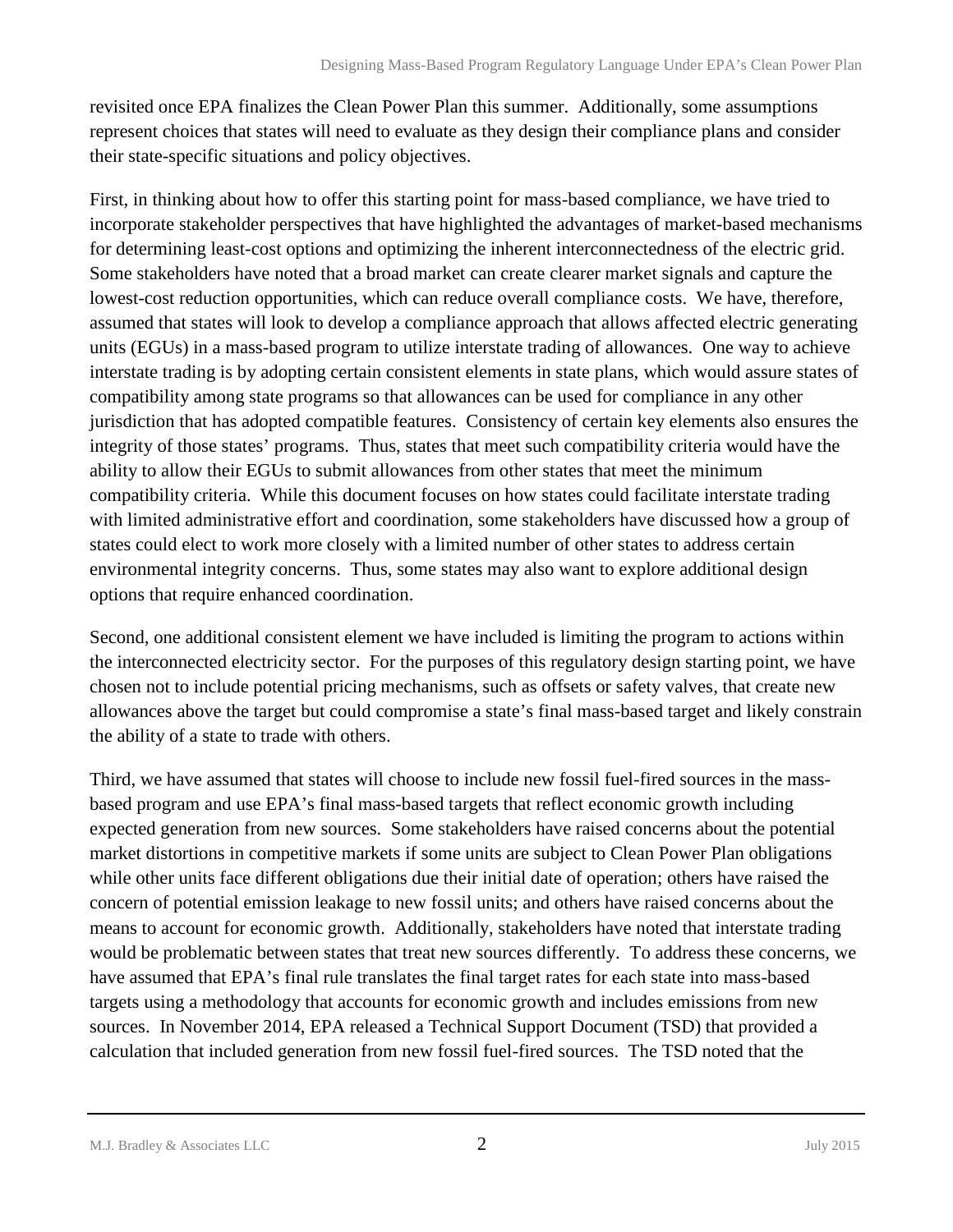proposed Clean Power Plan had taken comment on the inclusion of new, fossil fuel-fired sources as a component of state plans.<sup>1</sup>

Fourth, states will have the option to distribute allowances however they choose—whether through auction or allocation. An overall objective of the Clean Power Plan is to ensure state flexibility in compliance design, and the proposal was thus structured so that states can allow trading with other states that implement different distribution approaches. In deciding how to distribute allowances, each state will need to evaluate a variety of policy objectives, including whether to distribute allowances as a means to generate revenue that can be used to meet state-specific policy objectives. These objectives may include reducing consumer energy bills, encouraging further investment in energy efficiency or zero-emitting generation resources, or supporting demand response programs. States will also be able to choose to allocate the allowances at no cost to entities, including affected EGUs or to other entities such as local distribution companies (LDCs).

For the regulatory language, we have indicated the section where states would insert the regulatory auction or allocation language, and in Appendix A, we have outlined the regulatory language for auctioning allowances and included a discussion about some of the critical decisions that a state will need to consider in evaluating how to allocate allowances if it elects to provide all or a portion of the allowances to entities without charge. Relative to an auction, there are more policy decisions associated with an allocation approach, and, for purposes of this document, we did not want to presume any of those judgments for states or EPA. Therefore, we have not included specific regulatory language for allocating allowances. However, this should not be interpreted as a limit on states' choices in designing their own state plans. Rather, we wanted to ensure states saw this choice as a critical one with significant flexibility as discussed in Appendix A.

In sum, this document is designed to highlight key components of a mass-based compliance approach under the Clean Power Plan. For states that want to implement a mass-based program, it will be helpful for them to understand from EPA which components could be presumed to be approvable as part of a state plan, which components can facilitate interstate trading, and which components are ones for which states will need to consider state-specific policy objectives in evaluating state design choices. This document is also aimed at facilitating discussions among stakeholders on each group of decisions by framing the document as preamble and regulatory text that could be used as a model mass-based compliance approach.

<sup>1</sup> EPA, "Translation of the Clean Power Plan Emission Rate-Based CO<sup>2</sup> Goals to Mass-Based Equivalents" (November 2014). Available at: http://www2.epa.gov/sites/production/files/2014-11/documents/20141106tsd-rate-to-mass.pdf.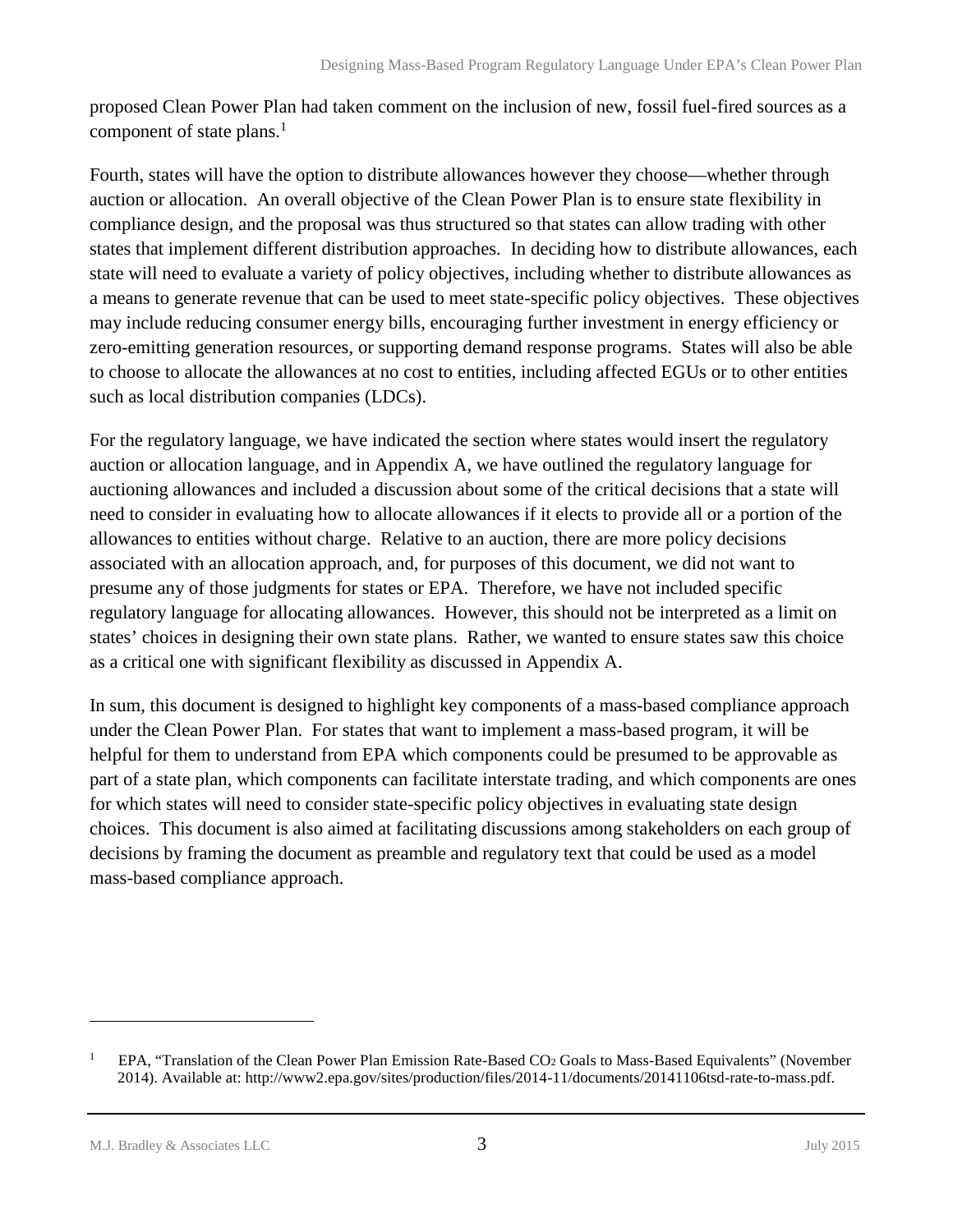# <span id="page-6-0"></span>**Mass-Based Programs Preamble Considerations**

*The following is a starting point for some of the considerations for preamble language for mass-based regulations and provides a framework for developing preamble language. The introduction of this document provides an overview of policy assumptions we have made that inform this text.* 

**1. Endorsement of a Mass-Based Approach**. In the proposed rule, EPA recognized that each implementing authority should have the ability and flexibility to translate the form of the emission rate-based goal to a mass-based form (i.e., with a goal expressed in terms of total short tons of  $CO<sub>2</sub>$  per year from affected EGUs), as long as the translated goal achieves the equivalent measure of stringency. Each implementing authority may demonstrate achievement of the goal using this mass-based metric, as proposed at 40 CFR §60.5740(a)(3)(B)(ii)(B). EPA could recognize that such an approach may: allow for superior alignment with intrastate and interstate emissions allowance trading mechanisms that help to reduce compliance costs by broadening the pool of low-cost compliance opportunities; enhance compliance flexibilities for sources; create market-based compliance mechanisms that leave fundamental business decisions in the hands of businesses; and readily align with existing electric generating industry and regulatory structures. Such an approach allows each EGU, which is the regulated source under the Clean Power Plan, to determine how it may best comply with its target, whether that be through enhanced plant efficiency, reduced utilization, or the purchase of emissions allowances.

**2. Presumptive Recognition of Mass-Based Goals that Account for Economic Growth**. Assuming that EPA provides each implementing authority with a presumptive mass-based performance target, the target could reflect historical generation as well as generation needed to serve projected future electric demand, given that states have the option to include new fossil fuel-fired sources as a component of state plans and to accommodate for systemic growth in a way that is equivalent to a ratebased standard. See Notice of Data Availability at 79 Fed. Reg. 67406, 67408. The mass-based target could also account for new facilities by committing to periodic updates of these state targets, which would provide a consistent market dynamic for electricity generated by existing and new sources. Also, states may seek to justify a different translation outcome and approach.

**3. Acknowledgment of Interstate Compliance Mechanisms through the Creation of Presumptive Common Plan Metrics.** EPA could provide clear guidance on the minimum required elements of a mass-based plan for implementing authorities who seek to secure the benefits of intrastate and interstate trading. While EPA may permit such interstate trading, it is not a mandatory feature of state plan submissions. Rather, it may be a cost-effective option that some implementing authorities choose to facilitate. Through the adoption of each element of the Presumptive Mass-Based Plan contained in this rulemaking, each implementing authority would be assured of the creation of fungible interstate allowance compliance instruments. These instruments would reflect consistency between state

M.J. Bradley & Associates LLC  $\overline{4}$   $\overline{4}$  July 2015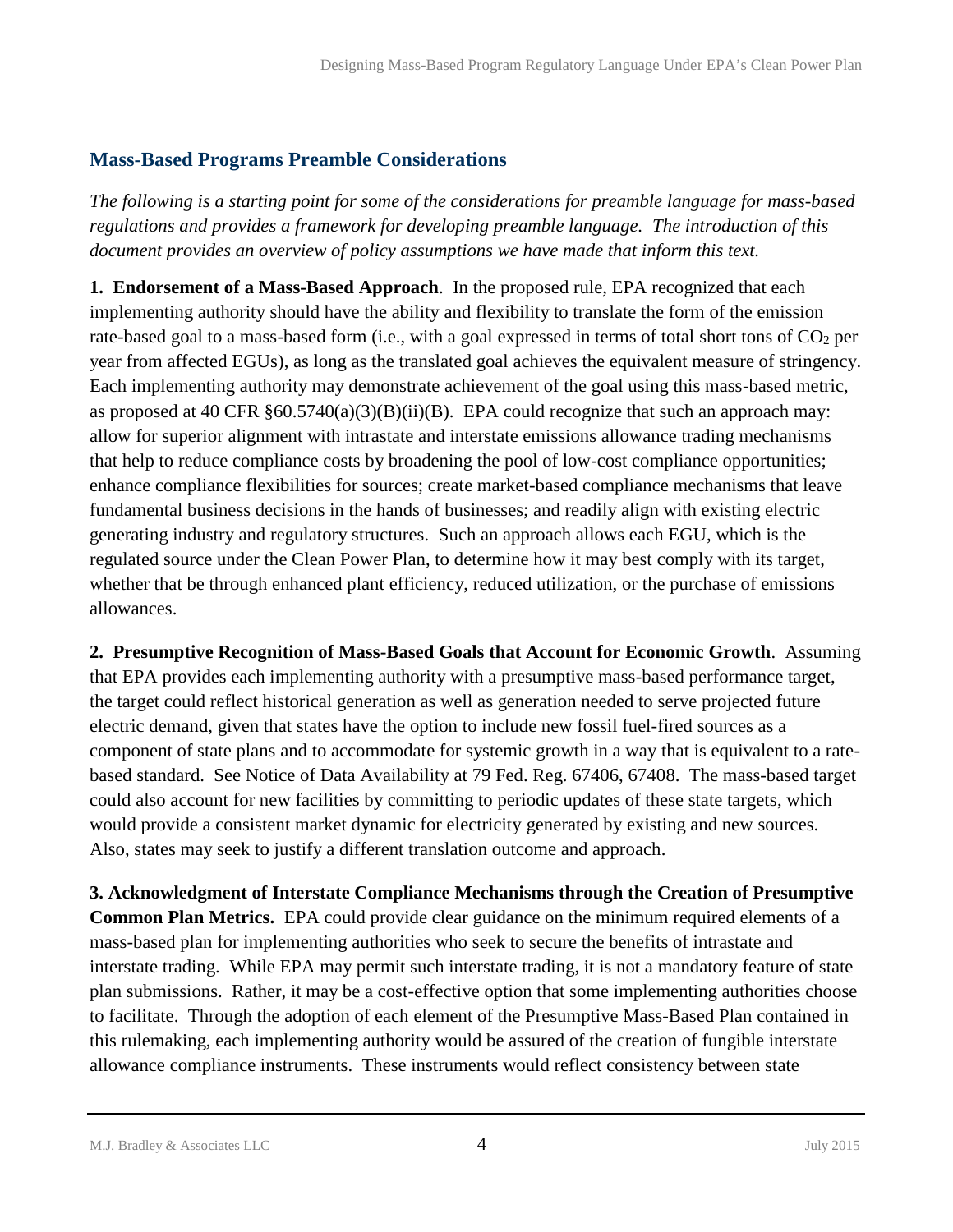programs and would be presumed to be approved for use for compliance in any jurisdiction that has adopted these features. These allowances may be exchanged among states that choose to allow compliance instruments from out-of-state to satisfy in-state obligations, regardless of whether states formally "link" their plans or adopt a joint plan, provided that states have adopted the common elements of the Presumptive Mass-Based Plan or have otherwise demonstrated equivalence with its elements. While implementing authorities do not necessarily have to link their plans in a formal manner, they may still chose to do so, including, for example, where linkage fosters a greater alignment with regional electricity markets. Designing a program in this way may, in many cases, reduces the administrative burden for states and can create options for cost-effective and efficient program operation.

**4. Key Features of the Mass-Based Plan.** In order to secure this consistency, each implementing authority must limit the emissions allowances it has in circulation to the mass-based cap in its goal. It must demonstrate that its compliance plan features a means for distributing each ton of allowable emissions as an emissions allowance. However, states have the choice on the distribution methodology, which could include auction or allowance allocation. It must oversee and enforce the established emissions monitoring and reporting mechanisms as well as an emissions accounting system, or rely upon EPA's centralized Emissions Allowance and Tracking System. Implementing authorities also may authorize the affected EGUs in a state to comply through the submission of traded allowances, whether from intrastate or interstate sources. Implementing authorities must ensure that affected EGUs retire emission allowances equivalent to their actual reported emissions for each compliance period.

**5. Optional Features of State Mass-Based Plans.** Assuming the final rule provides implementing authorities with flexibility to develop their compliance approaches to the rulemaking, implementing authorities may seek to promote other policies as elements of their plans, so long as these do not interfere with the attainment of their overall compliance requirements. For example, states can choose how best to distribute allowances whether through auction or allocation. While the Appendix provides regulatory language for an auction as an example, states may decide to allocate all of the allowances to a variety of entities, such as to local distribution companies or to affected EGUs, and through a variety of methodologies such as an output or emissions basis. States may also elect to include set-asides of allowances to promote state-specific policy objectives, including renewable energy, energy efficiency, or demand response. States may also seek to develop certain flexibility mechanisms, such as those that control costs in some manner for complying sources, so long as they assure integrity of their overall cap. For states distributing allowances through an auction, states may decide to deploy emissions allowance auction revenues however they see fit, including by assisting ratepayers or by promoting renewable energy and energy efficiency projects.

**6. Features of Centralized Emissions Trading Infrastructure for States Adopting Mass-Based Approaches.** In order to facilitate the development of mass-based compliance approaches, implementing authorities may rely on certain centralized features that could be established by EPA.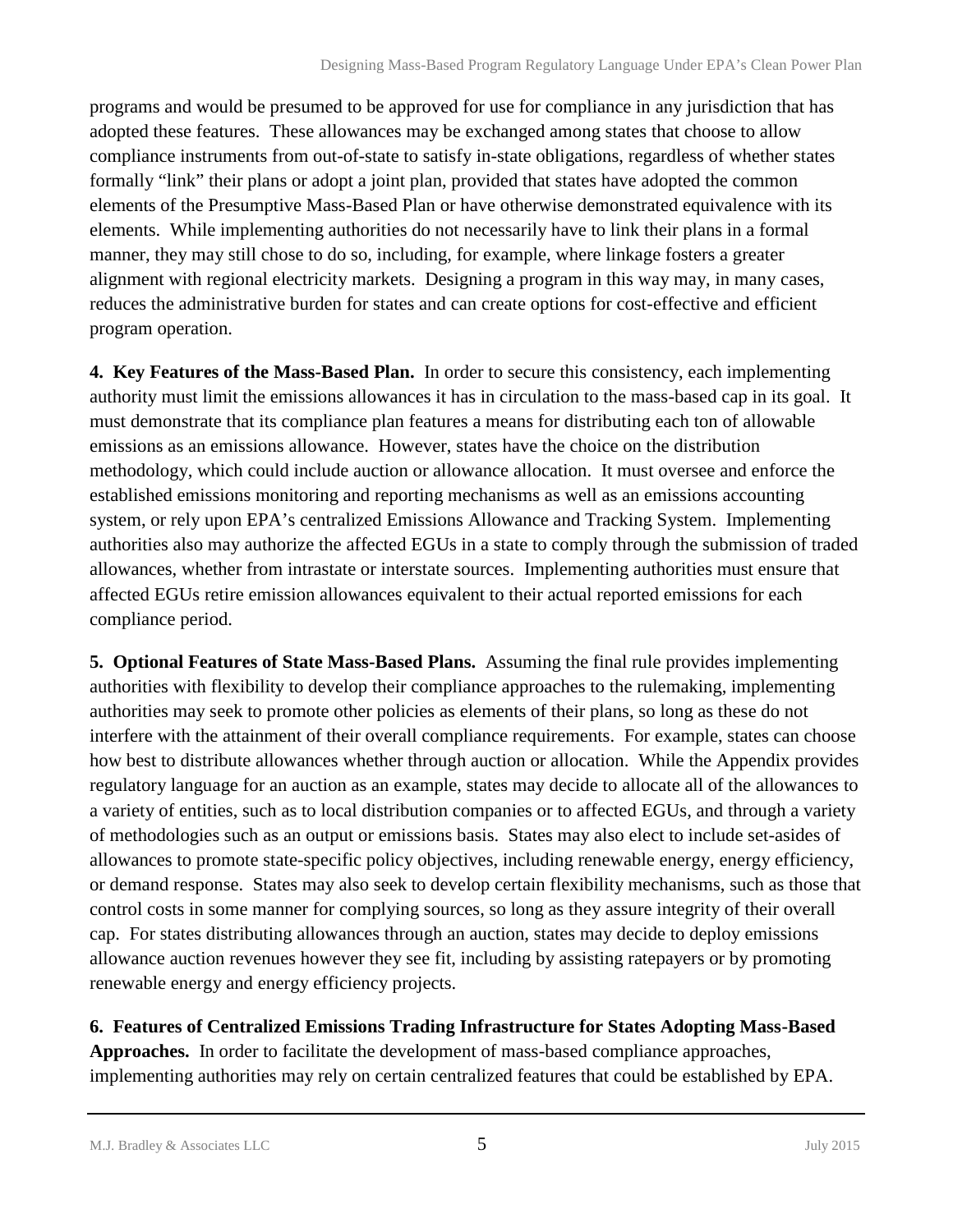These include EPA's Emissions Collection and Monitoring Plan System (ECMPS). EPA could amend 40 CFR §§75.1(a) and 75.2(c)<sup>2</sup> to apply to  $CO<sub>2</sub>$ -based emissions and to be available to track emissions under a  $CO<sub>2</sub>$  mass emission reduction program, retaining all of that regulation's other provisions, including monitoring, measurement, and reporting. Likewise, EPA's existing continuous emissions monitoring requirements under 40 CFR §75.13<sup>3</sup> could be extended to these actions. Additionally, EPA's Allowance Tracking System under 40 CFR §73, Subparts C and  $D<sup>4</sup>$  could be extended to include the establishment and maintenance of accounts for  $CO<sub>2</sub>$  mass-based emissions allowances for affected EGUs and for the transfer and tracking of those allowances.

**7. State Obligations under a Mass-Based Approach.** States opting to establish a mass-based CO<sup>2</sup> emissions allowance program and secure presumptive approval are required to establish and maintain individual CO<sub>2</sub> allowance accounts or link to an EPA registry and tracking system to facilitate trading. States could distribute emissions allowances on a quarterly basis to affected EGUs (and/or other parties) by auction or other basis in a manner designed to satisfy each State's CO<sub>2</sub> Mass Emission Performance Goal for each compliance period. To ensure compliance, states must also oversee and enforce an annual reporting mechanism, including measurement and continuous emissions monitoring, for EGUs, which could include utilizing an amended ECMPS or using an existing state program to track CO<sub>2</sub> emissions. Finally, states must retire reported amounts in each account equivalent to the reported emissions for each compliance period and sufficient to satisfy each state's  $CO<sub>2</sub>$  mass emission performance target or, to the extent those reported emissions exceed the available allowances, impose appropriate penalties and secure sufficient additional allowances from those affected EGUs.

<sup>2</sup> 40 CFR §75 presents regulatory requirements for EPA's Continuous Emissions Monitoring Program. Specifically, sections 75.1(a) and 75.2(c) cover the regulation's purpose and applicability.

<sup>3</sup> 40 CFR §75.13 presents "specific provisions for monitoring CO<sup>2</sup> emissions" under the Emissions Monitoring Program.

<sup>4</sup> 40 CFR §73, Subparts C and D currently present regulatory requirements for the allowance tracking system and allowances transfers under the SO2 Allowance System.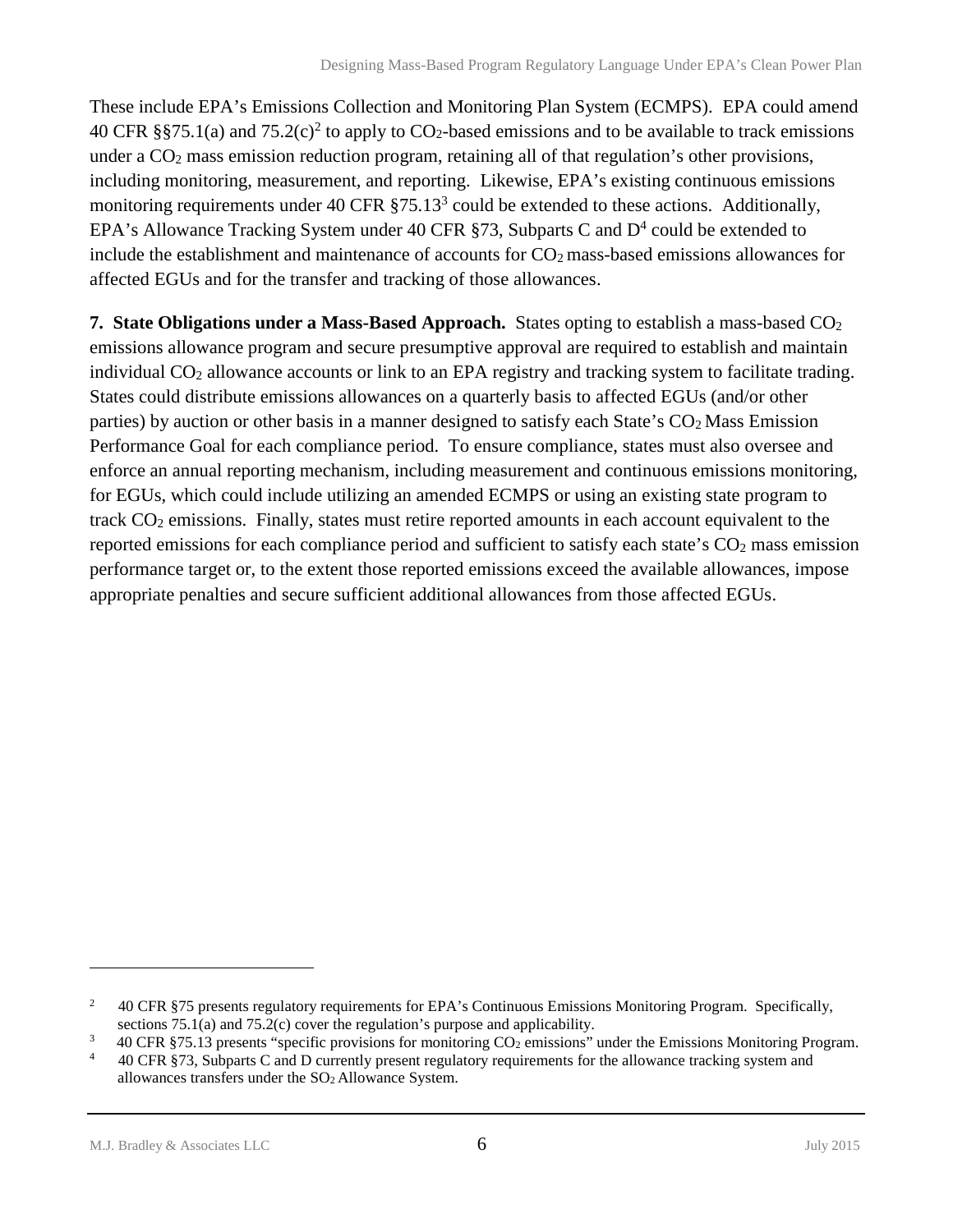# <span id="page-9-0"></span>**Presumptive Mass-Based Plan Regulatory Text**

*The following is regulatory language that EPA and states could use as a starting point in designing a mass-based compliance approach. The introduction of this document provides an overview of policy assumptions we have made that inform this text.*

### <span id="page-9-1"></span>**1. GENERAL PROVISIONS FOR ESTABLISHMENT OF PRESUMPTIVE MASS-BASED CO<sup>2</sup> ALLOWANCE PROGRAMS**

- 1. Purpose and Scope of this Part.
	- (a) This Part establishes a mass-based allowance and trading system to achieve the  $CO<sub>2</sub>$ Emission Performance Goal established in 40 CFR §60, Subpart UUUU for EGUs subject to the jurisdiction of those states that have opted into a mass-based system. This system is referred to as the  $CO<sub>2</sub>$  Allowance System.
	- (b) After the effective date of this Part, it shall be unlawful for any owner or operator of any affected EGU within that jurisdiction to operate such EGU, except in compliance with this Part.
	- (c) Adoption of this  $CO<sub>2</sub>$  Allowance System, through each of its provisions, provides a presumptive basis for approval of state plans to establish Standards of Performance for EGUs.
- 2. Definitions.
	- (a) "Agency" means the [*State Environmental Agency*] or any agent operating under the authority of that agency.
	- (b) "Affected EGU" means any existing EGU and any new EGU*<sup>5</sup>* that is subject to the jurisdiction of [*State*] and faces CO<sub>2</sub> control obligations under this Part.
	- (c) "Business Day" means any day except a Saturday, Sunday, the Friday after the United States Thanksgiving holiday, or a Federal Reserve Bank holiday.
	- (d) "CO<sup>2</sup> Allowance" means a limited authorization by the Agency to emit up to one short ton of  $CO<sub>2</sub>$  without incurring liability under this Part, or, as provided in subsection [3,](#page-11-1) a limited authorization to emit up to one ton of  $CO<sub>2</sub>$  issued by another State. No provision of this Part, any permit issued under this Part, or any other action taken by the Agency or EPA under this Part, shall be construed to limit the authority of the Agency or EPA to

<sup>5</sup> As previously indicated, we have assumed that states will choose to use EPA's final mass-based targets that include expected future generation from new fossil fuel-fired sources and include new sources in the mass-based program.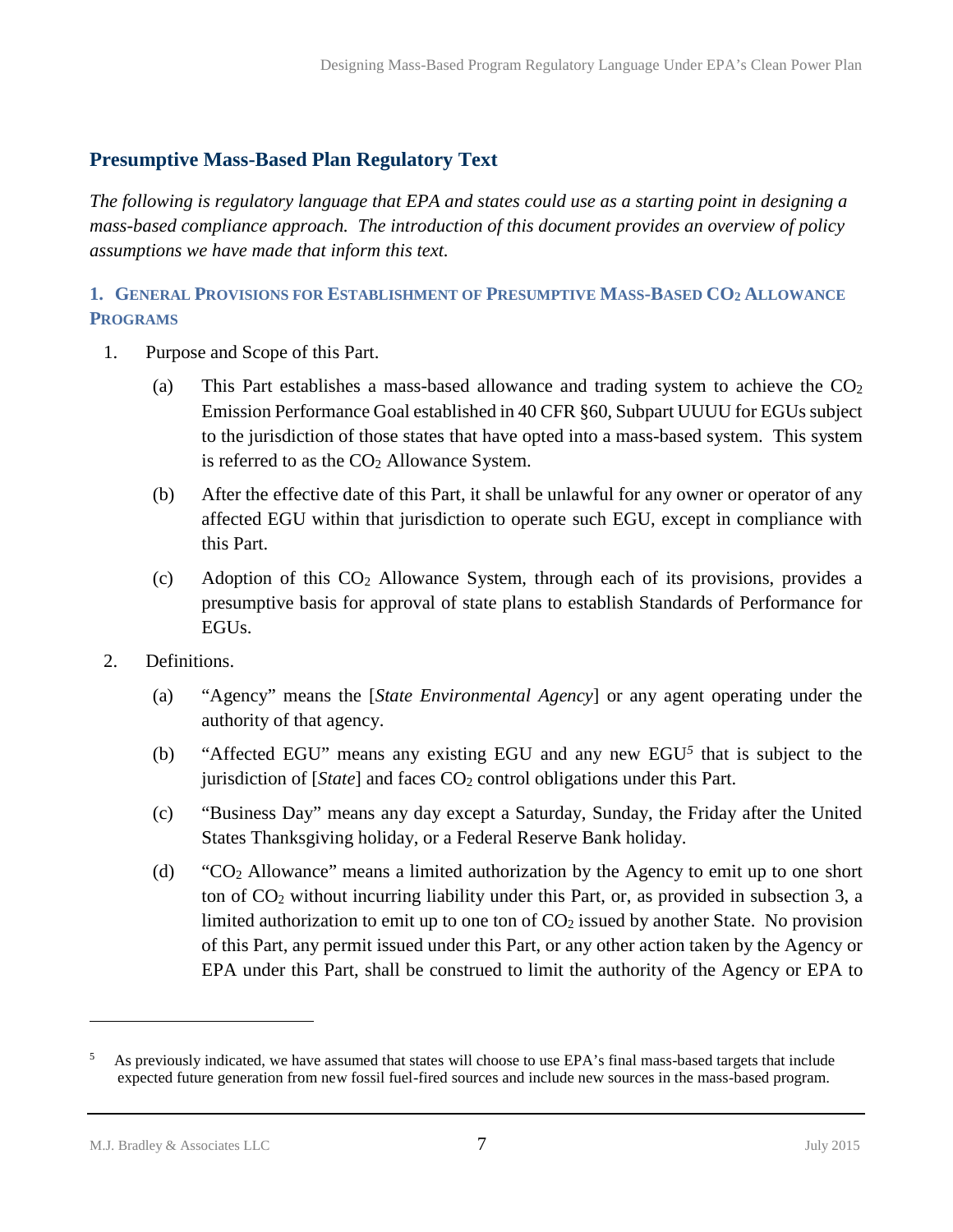terminate or limit such authorization. A  $CO<sub>2</sub>$  allowance does not constitute a property right.

- (e) "CO<sup>2</sup> Allowance Transfer Deadline" for a compliance period is the deadline by which  $CO<sub>2</sub>$  allowances must be submitted for recordation in an affected source's compliance account in order to establish compliance with section 2.2 for that compliance period. The deadline shall be midnight Eastern Standard Time on March 1<sup>st</sup> of the subsequent year, or, if that March  $1<sup>st</sup>$  is not a business day, the midnight of the next business day.
- (f) "CO<sup>2</sup> Mass Emission Performance Goal" means the emission target established for a State pursuant to 40 CFR  $\S 60.5770$ . The  $CO<sub>2</sub>$  Mass Emission Performance Goal for [*State*] provides that the aggregate emissions from affected EGUs in [*State*] shall not exceed [*number*] tons of CO<sub>2</sub> between 2020 and 2030.
- (g) "Commercial Operation" means producing steam, gas, or other heated medium at an EGU that is used to generate electricity for sale or use, including test generation.
- (h) "Compliance Period" means [*insert*]*.*
- (i) "Effective date" means [*insert effective date of State rule*].
- (j) "EGU" means an entity that is:
	- (i) [*insert definition from final Clean Power Plan rule*].
- (k) *"*Existing EGU" means an EGU that commenced construction on or before the later of:
	- (i) January 8, 2014; or
	- (ii) the date of proposal for any subsequent new source performance standards covering EGUs' CO<sub>2</sub> emissions.
- (l) "Emission" or "emissions," when used without a qualifier, means an emission of  $CO<sub>2</sub>$ .
- (m) "New EGU" means any EGU that commenced construction after the later of:
	- (i) January 8, 2014; or
	- (ii) the date of proposal for any subsequent new source performance standards covering EGUs' CO<sub>2</sub> emissions.
- (n) "Owner and Operator" or "Owner or Operator" means any person who leases, operates, controls, or supervises an affected EGU. Each person who owns or leases an interest in the affected EGU, and each person who controls or supervises the source, is jointly and severally liable for compliance with the obligations of this Part. For purposes of this definition, the term "person" has the same meaning as in 42 USC 7602(e).
- (o) "Reportable annual emissions" means the total mass of  $CO<sub>2</sub>$  emitted from an affected EGU during a calendar year.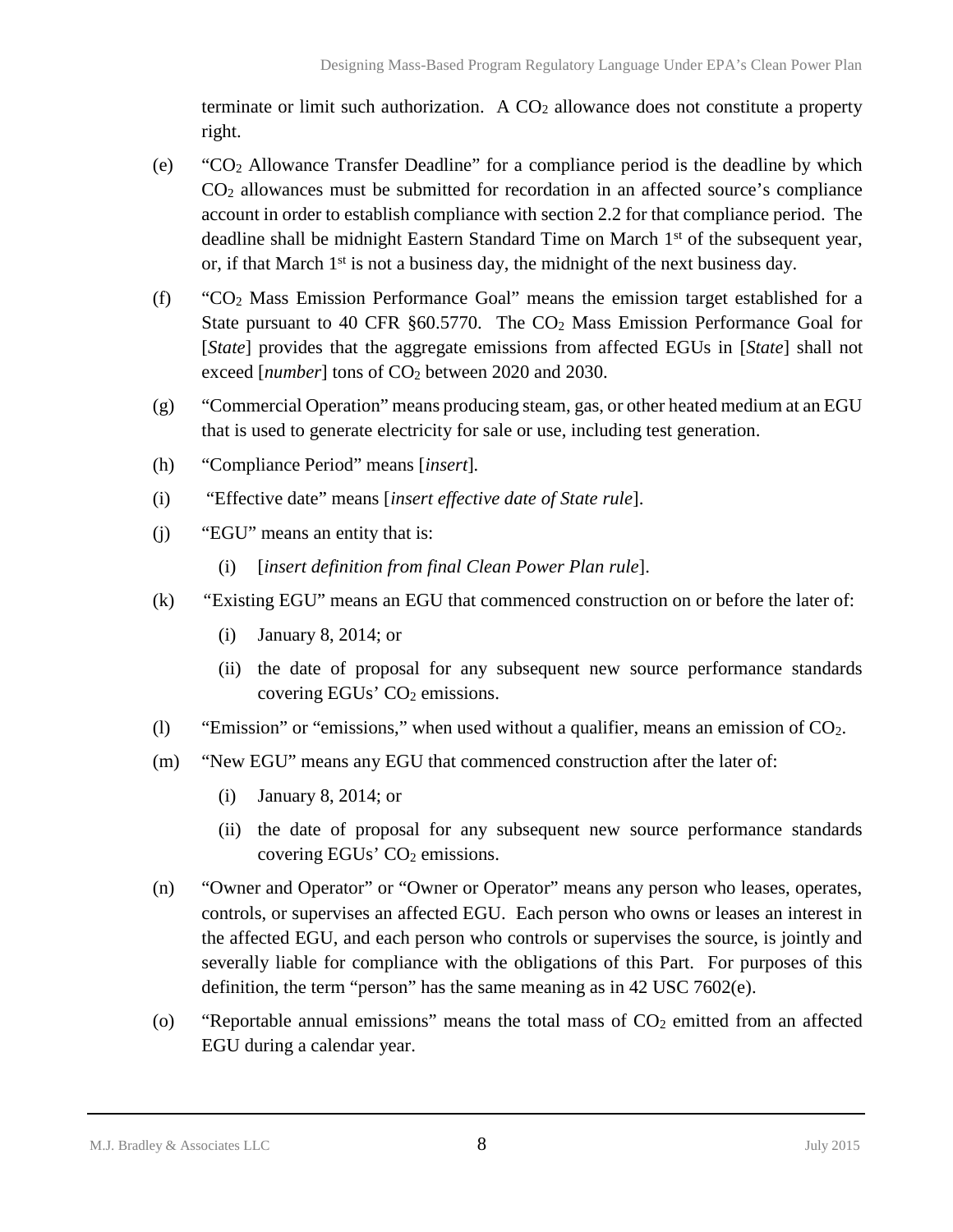- <span id="page-11-1"></span>3. Interstate Cooperation. For purposes of this Part, the term " $CO<sub>2</sub>$  allowance" may include an allowance issued by another State where:
	- (a) The plan has been approved by the U.S. EPA under 40 CFR §60, Subpart UUUU or meets the requirements of this Part for presumptive approvability;
	- (b) The plan takes the form of a mass-based allowance system, in which each allowance constitutes a limited authorization to emit up to one ton of  $CO<sub>2</sub>$ , and the total number of allowances issued is no greater than the State's  $CO<sub>2</sub>$  Mass Emission Performance Goal; and
	- (c) The plan applies to existing and new EGUs.
- 4. Rules of Construction.
	- (a) Other requirements preserved. No provision of this Part, any CO<sub>2</sub> permit issued under section 2.3, or any action by the Agency in implementing this Part shall be construed to exempt the owner or operator of an affected EGU from compliance with any provision of federal, state, or local law.
	- (b) *Severability*. If any provision of this Part, or its application to any person or circumstance, is held invalid, the remainder of this Part, and the application thereof to other persons or circumstances, shall not be affected thereby.

## <span id="page-11-0"></span>**2. WHAT ARE AFFECTED EGU OBLIGATIONS UNDER THIS PART?**

- 1. Certificate of Representation Requirement.<sup>6</sup>
	- (a) If you are the owner or operator of an affected EGU, you must submit a certificate of representation for that source pursuant to section 4.1. The certificate must be submitted prior to the effective date of this Part, or 12 months before the date your affected EGU will commence operation, whichever is later. You must submit amendments to the certificate whenever required by sections 4.1 and 4.4, or as necessary to ensure the continued accuracy of the certificate.
- 2. Allowance Requirement.
	- (a) *In general.* If you are the owner and operator of an affected EGU, you must hold in your compliance account, as of the  $CO<sub>2</sub>$  allowance transfer deadline for each compliance period, at least a sufficient quantity of compliance-eligible allowances sufficient to cover the reportable annual emissions for that source for that compliance period.

<sup>6</sup> As appropriate, states could also supplement or replace this language by leveraging their existing programs and citing current designated representative requirements.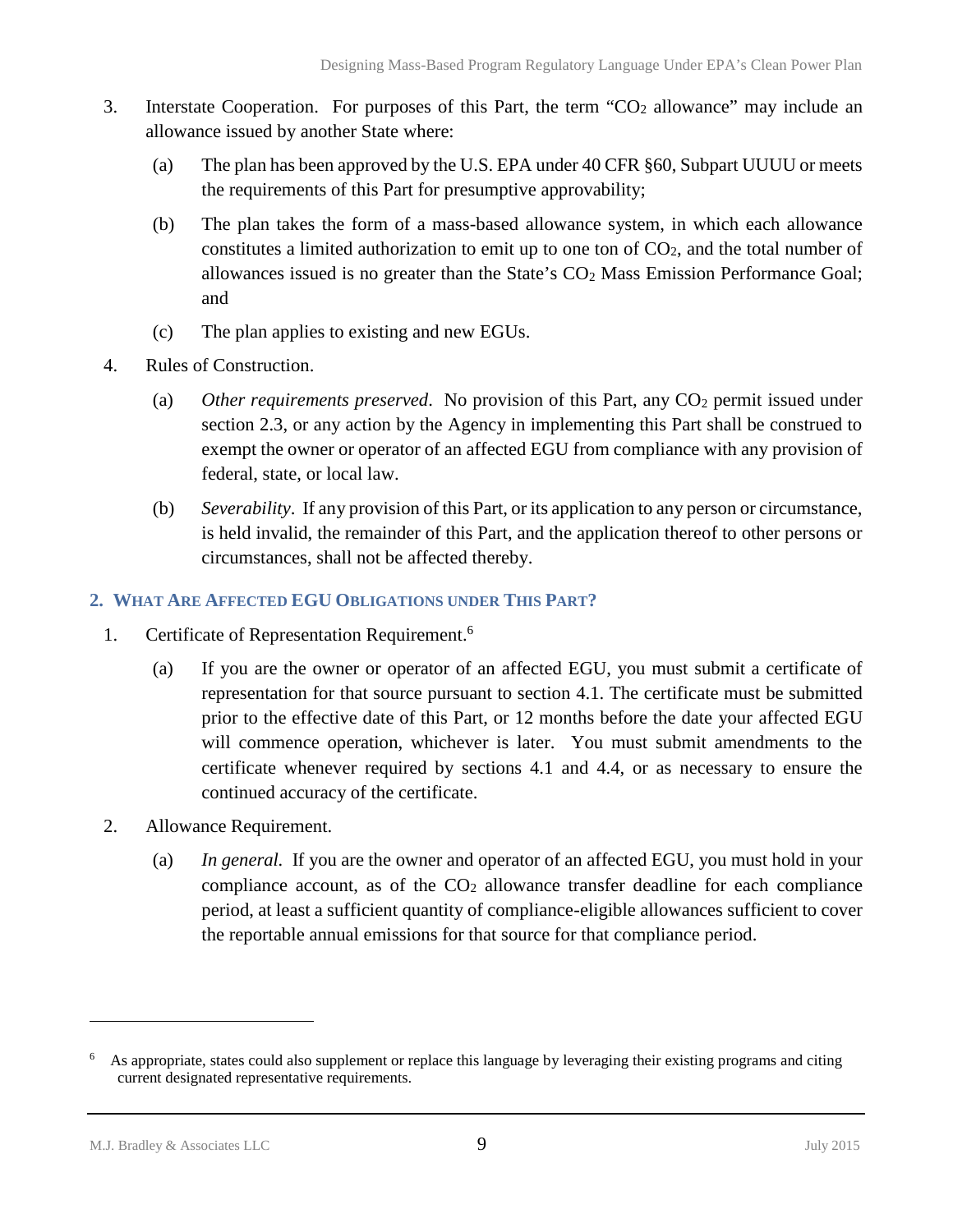- (i) For any  $CO<sub>2</sub>$  emission from an affected EGU, a "compliance-eligible allowance" is a  $CO<sub>2</sub>$  allowance with a vintage year during, or prior to, the compliance period in which the CO<sub>2</sub> emission occurred, acquired either directly or through trading.
- (ii) For purposes of this section, "reportable annual emissions" means the total mass of CO<sup>2</sup> emitted from an affected EGU during a calendar year of a compliance period as reported pursuant to section 2.4, except if the Agency or EPA determines under section 2.4(e) that the reported number is inaccurate, in which case the Agency or EPA shall specify the source's reportable annual emissions.
- (b) *Compliance deduction.* Following the allowance transfer deadline for a compliance period, the Agency will deduct from your compliance account, or instruct EPA to deduct from a centralized compliance account, the  $CO<sub>2</sub>$  allowances you have designated to cover the allowance requirement of this subsection.
	- (i) In the case of units sharing a common stack and having emissions that are not separately monitored or apportioned, the  $CO<sub>2</sub>$  authorized account representative of the units may identify the percentage of  $CO<sub>2</sub>$  allowances to be deducted from each unit's compliance account to cover the unit's share of  $CO<sub>2</sub>$  emissions from the common stack for a compliance period. Such identification shall be made in the compliance certification report submitted in accordance with this Part.
- (c) *Excess Emissions.* If you do not have enough CO2 allowances in your account to satisfy the allowance requirement of this subsection, the Agency or EPA will deduct all of the compliance-eligible allowances in your account. Each ton of  $CO<sub>2</sub>$  for which you cannot satisfy the allowance requirement of this subsection will be considered an excess emission. Each excess emission will constitute a separate violation of this Part and applicable state law, and will subject you to penalties under subsections (d) and (e).
- <span id="page-12-0"></span>(d) *Forfeiture Penalty.* If you have reported emissions for a compliance period in excess of those in your account, you must forfeit three additional  $CO<sub>2</sub>$  allowances to the Agency for each excess emission. Within three months of the allowance transfer deadline for that compliance period, the Agency will deduct this penalty from allowances in the account, including allowances from years that occur after the compliance period in which you have excess emissions, or will instruct EPA to do so in the event the Agency has relied upon a centralized accounting capability. In the event that you do not have sufficient  $CO<sub>2</sub>$ allowances to cover the forfeiture penalty, you must transfer sufficient allowances into your compliance account immediately.
- (e) *Additional Penalties.* In addition to satisfying the forfeiture penalty of subsection [\(c\),](#page-12-0) you must pay any fine, penalty, or assessment, and comply with any other remedy for the same violation imposed under applicable federal, state, or local law. The following guidelines will be followed in assessing penalties and other obligations: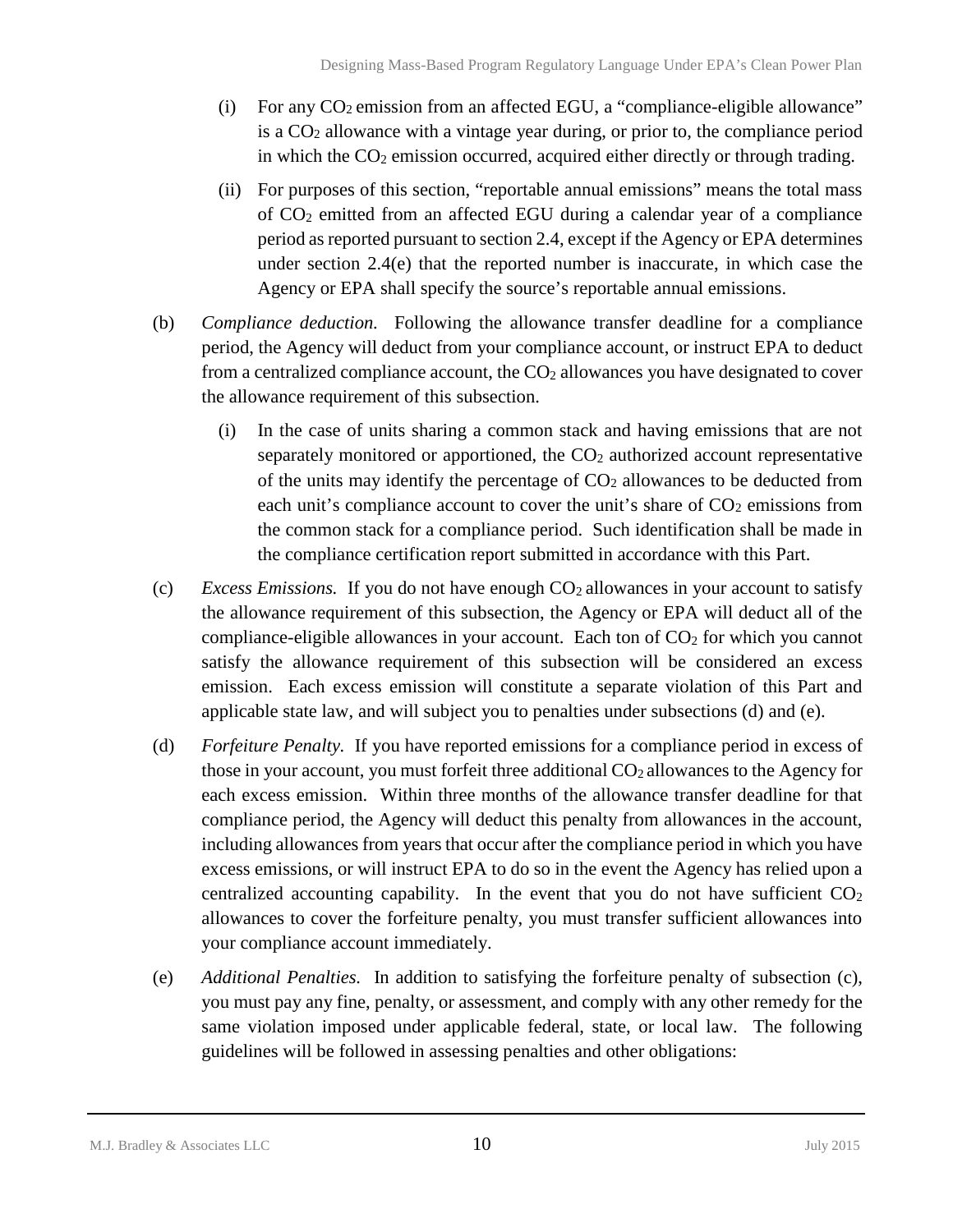- (i) Where the affected EGU has excess emissions for a compliance period, each day in the compliance period shall constitute a day of violation unless the owner and operator of the source demonstrate that a lesser number of days is appropriate.
- (ii) Each ton of excess emissions is a separate violation of this Part and applicable state law.
- (f) *Challenge to Agency's Determination.* You may challenge the Agency's determination that your affected EGU had excess emissions in the context of the initial administrative enforcement or any civil or criminal judicial action arising from or encompassing that excess emissions violation. The commencement or pendency of any administrative enforcement or civil or criminal judicial action arising from or encompassing that excess emissions violation will not prevent the Agency or EPA from deducting the  $CO<sub>2</sub>$ allowances resulting from the Agency's original determination that your relevant source had excess emissions for a compliance period. If the Agency's determination of the existence or extent of the affected EGU's excess emissions is revised either by a settlement or final conclusion of any administrative or judicial action, the Agency will take the following action:
	- (i) Where the Agency's determination of the extent of excess emissions was too low, the Agency will take further action under this Part to address the expanded violation.
	- (ii) Where the Agency's determination of the extent of excess emissions was too high, the Agency or EPA will restore to your compliance account a number of  $CO<sub>2</sub>$ allowances equaling the number of  $CO<sub>2</sub>$  allowances that were improperly deducted. If your compliance account no longer exists, the Agency or EPA will distribute the CO<sub>2</sub> allowances to another account that you select.
- 3. Permit Requirement.<sup>7</sup>
	- (a) *In general.* If you are the owner or operator of an affected EGU, you must have a  $CO<sub>2</sub>$ permit for the source, and operate the source in compliance with such permit at all times. The CO<sup>2</sup> permit shall incorporate the allowance requirement of section 2.2 and all other applicable requirements of this Part. If you have a Title V permit under 40 CFR Part 70 for the affected EGU, you must update that permit to ensure that the  $CO<sub>2</sub>$  permit is a complete and distinguishable portion of the Title V permit.
	- (b) *Permit application.* To obtain a permit for an affected EGU, you must ensure that your designated representative submits a complete  $CO<sub>2</sub>$  permit application by the application deadline. A complete CO<sub>2</sub> permit application must identify the affected EGU (including

<sup>7</sup> Each state will likely need to customize this section based on its own permitting requirements. This section is illustrative of key components.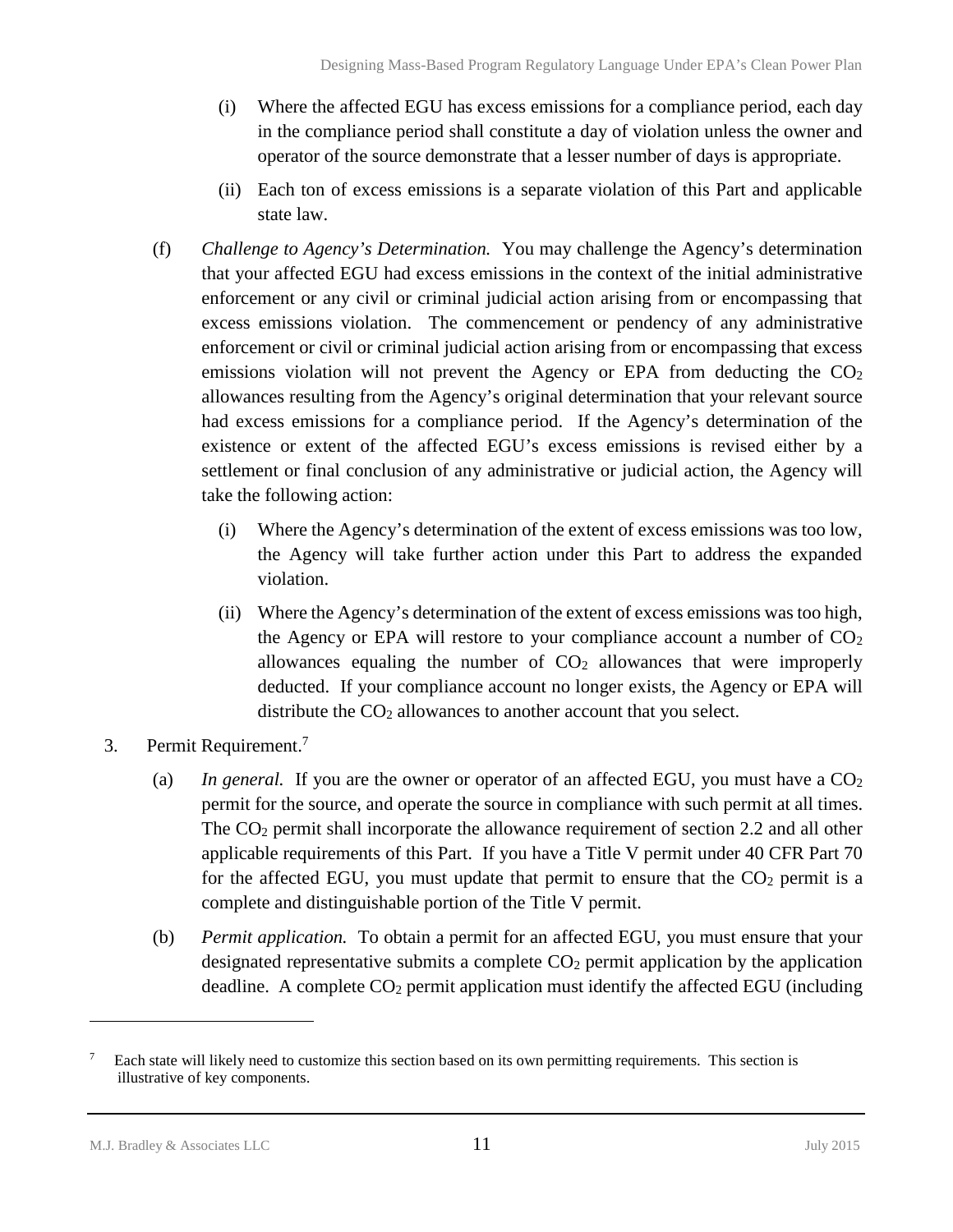plant name and the Office of Regulatory Information Systems or facility code assigned to the source by the Energy Information Administration of the United States Department of Energy, if applicable) and each unit at the affected EGU.

- (c) *Application deadline.* The Agency, or EPA where it is administering such permits, must receive a CO<sub>2</sub> permit application from an affected EGU by the later of the effective date of this Part, or 12 months before the date the affected EGU commences operation.
- (d) *Duty to Supplement.* If you are the designated representative for an affected EGU, you must submit any supplemental information requested by the Agency or EPA for the purpose of reviewing the permit application or for any other purpose related to the implementation of this Part. In the event that you discover that the information included in the  $CO<sub>2</sub>$  permit application submitted to the Agency or EPA is incomplete or inaccurate, you must immediately submit an update or correction.
- 4. Reporting Requirements.<sup>8</sup>
	- (a) Quarterly reports*.* 
		- (i) *Report.* If you were the owner or operator of an affected EGU for a quarter of any calendar year, you must ensure that your designated representative submits a quarterly report for that quarter. Each quarterly report must report the mass of CO<sup>2</sup> emissions from each affected EGU during the quarter, as recorded by a monitoring system that has been certified under section 5.1(a), or as estimated using the missing data procedures referred to in section  $5.1(a)(i)(2)$ . Each quarterly report shall be submitted to the Agency and to EPA.
		- (ii) *Format of quarterly report.* Each quarterly report shall be submitted in a manner specified in Subpart H of 40 CFR §75 and 40 CFR §75.64.<sup>9</sup> Emissions data included in a quarterly report shall be submitted in an electronic format prescribed by EPA (unless another format is prescribed by the Agency). Quarterly reports shall be submitted for each affected EGU using a common stack, and shall include all of the data and information required in Subpart G and Appendix G of 40 CFR §75 except for opacity, heat input,  $NO<sub>X</sub>$ , and  $SO<sub>2</sub>$  provisions.
	- (b) Annual reports.
		- (i) *Report.* If you were the owner or operator of an affected EGU for any portion of a year within a compliance period, you must ensure that your designated representative submits an annual report for that calendar year to the Agency and

<sup>8</sup> As appropriate, states could also supplement or replace this language by leveraging their existing programs and citing current reporting requirements.

<sup>9</sup> 40 CFR §75 Subpart H contains the NO<sup>x</sup> Mass Emissions Provisions of the Continuous Emissions Monitoring regulations. 40 CFR §75.64 contains requirements for the Continuous Emissions Monitoring Quarterly Reports.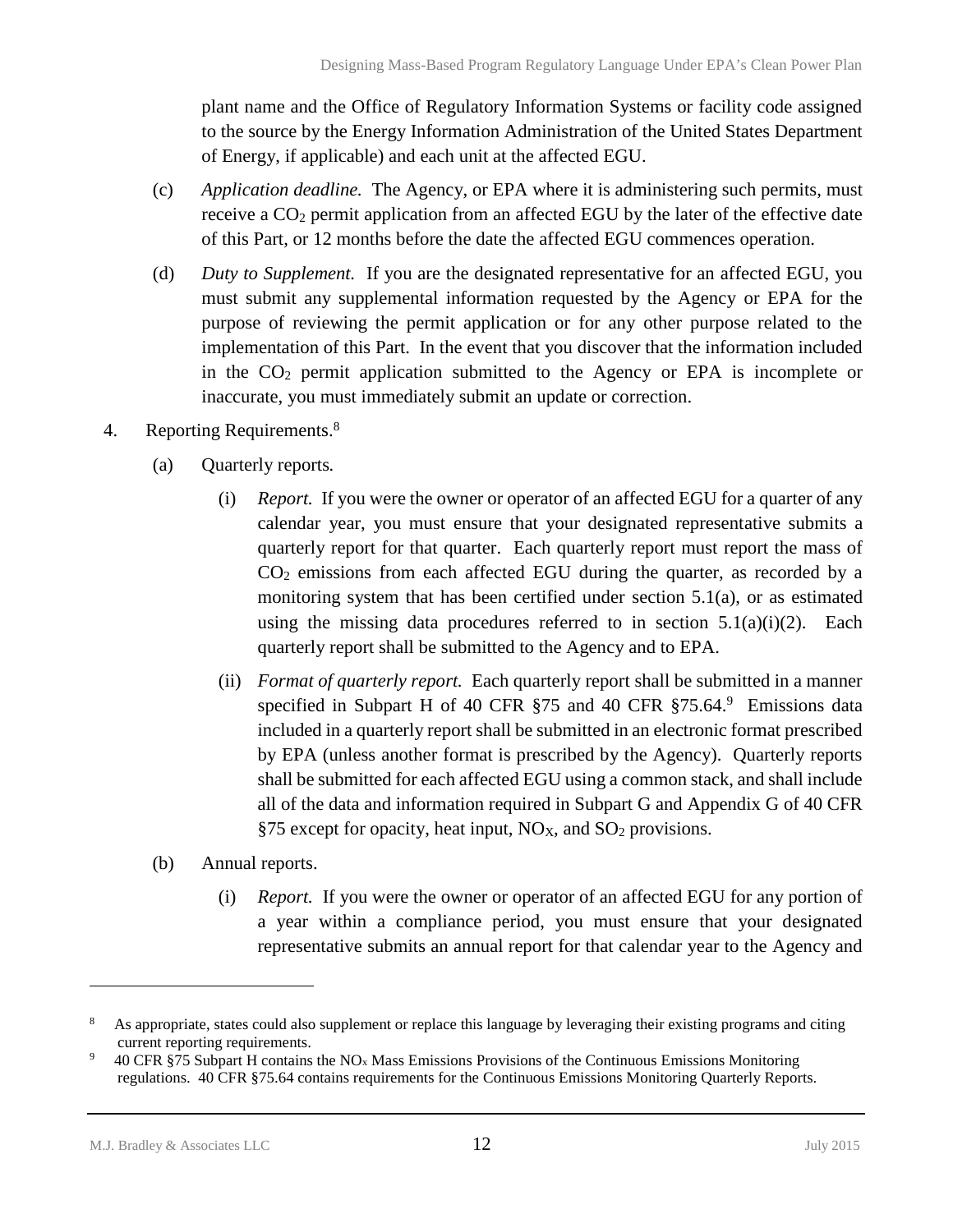to EPA. Each annual report must report the reportable annual emissions for your affected EGU.

- (ii) *Format of annual report*. Each annual report shall be submitted in a manner consistent with subsection 4(a)(ii).
- (c) *Compliance certificate.* You must ensure that your designated representative submits a compliance certificate in support of each quarterly and annual report. 40 CFR §97.30<sup>10</sup> is hereby amended to include  $CO<sub>2</sub>$  in the compliance certification report and certification requirements for affected EGUs.
- (d) *Consistency of reports.* If the reportable annual emissions included in the annual report for your affected EGU do not equal the sum of the  $CO<sub>2</sub>$  emissions reported in each of the four quarterly reports submitted to the Agency during the calendar year, you must explain this discrepancy in your annual report. Specifically, you must identify the quarterly report that included an inaccurate estimate of the quarterly  $CO<sub>2</sub>$  emissions, and explain why this report included inaccurate information, when the inaccuracy came to your attention, and what steps, if any, you plan to take to assure accuracy in future quarterly reports.
- (e) *Independent audit authority.* The Agency or EPA may conduct an independent audit of any report or compliance certification submitted under this section or any other submission under this Part, and may make appropriate adjustments to the information included in these submissions. The Agency or EPA may deduct  $CO<sub>2</sub>$  allowances from or transfer  $CO<sub>2</sub>$  allowances to an affected EGU's compliance account based on the information included in, or obtained through an independent audit of, the reports or compliance certificates submitted under this section or any other submission under this Part. The Agency or EPA may require you hold allowances for a greater number of emissions where it determines (based on the information included in, or obtained through an independent audit of, the reports or compliance certificates submitted under this section) that you have underestimated your reportable annual emissions.
- 5. Recordkeeping Requirements.
	- (a) If you are the owner or operator of an affected EGU, you must maintain each of the following documents for as long as you own or operate the affected EGU:
		- (i) The certificate of representation issued pursuant to section 4.1 for the current designated representative and the current alternative representative of the affected EGU, and any document required to demonstrate the truth of the statements included in the certificate of representation; and

<sup>10</sup> 40 CFR §97.30 contains the Compliance Certification requirements of the Federal NO<sup>x</sup> Budget Trading Program and CAIR  $NO<sub>x</sub>$  and  $SO<sub>2</sub>$  Trading Programs (Federal  $NO<sub>x</sub>$  and CAIR programs).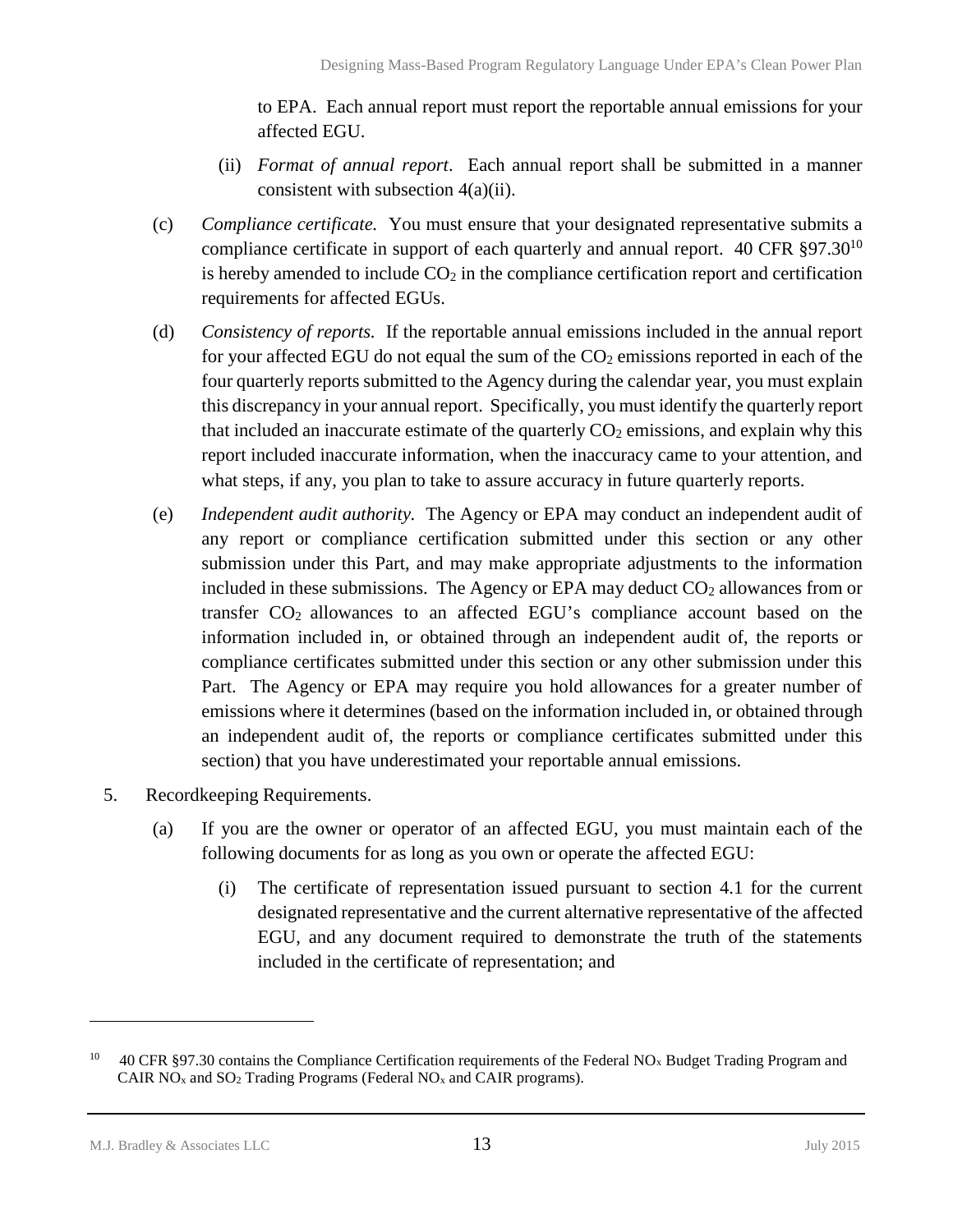- (ii) The  $CO<sub>2</sub>$  permit issued pursuant to section 2.3.
- (b) You must maintain each of the following documents for 10 years from the date the document is created:
	- (i) All emissions monitoring information, in accordance with 40 CFR  $\S75.57$ ;<sup>11</sup>
	- (ii) All reports, compliance certifications, and other submissions required under this Part; and
	- (iii) All documents used to complete a permit application and any other submission under this Part, and any other information used to demonstrate compliance with this Part.
- (c) With respect to the documents referred to in subsection (b), the Agency or EPA may, where appropriate, extend the 10-year retention period at any time prior to the end of the retention period by providing written notice. The Agency or EPA may, where appropriate, require owners and operators to retain additional documents not listed in this section by providing written notice.

#### <span id="page-16-0"></span>**3. HOW DO I OBTAIN CO<sup>2</sup> ALLOWANCES?**

- 1. Compliance Accounts.
	- (a) *In general.* Upon receipt of a complete certificate of representation under section 4.1, the Agency will establish one compliance account for each affected EGU covered by the certificate of representation. Each compliance account will be assigned a unique identifying number. In the alternative, the Agency may rely upon the centralized Emissions Allowance and Tracking System that is hereby established for these purposes by EPA, who will establish such an account.
		- (i) *Function of account.* Distributions of allowances per section 3.3, deductions of  $CO<sub>2</sub>$  allowances pursuant to section 2.2, or transfers of  $CO<sub>2</sub>$  allowances pursuant to section 3.4 will be recorded in the source's compliance account in accordance with this Part.
		- (ii) *Banking*. Each CO<sub>2</sub> allowance that is held in a compliance account will remain in such account unless and until the  $CO<sub>2</sub>$  allowance is deducted pursuant to section 2.2 or transferred pursuant to section 3.4.
		- (iii) *Role of designated representative.* Once a compliance account is established for an affected EGU, all submissions to the Agency or EPA pertaining to the account including, but not limited to, submissions concerning the deduction or transfer of

<sup>11</sup> 40 CFR §75.57 presents the general recordkeeping requirements under the Continuous Emissions Monitoring Program.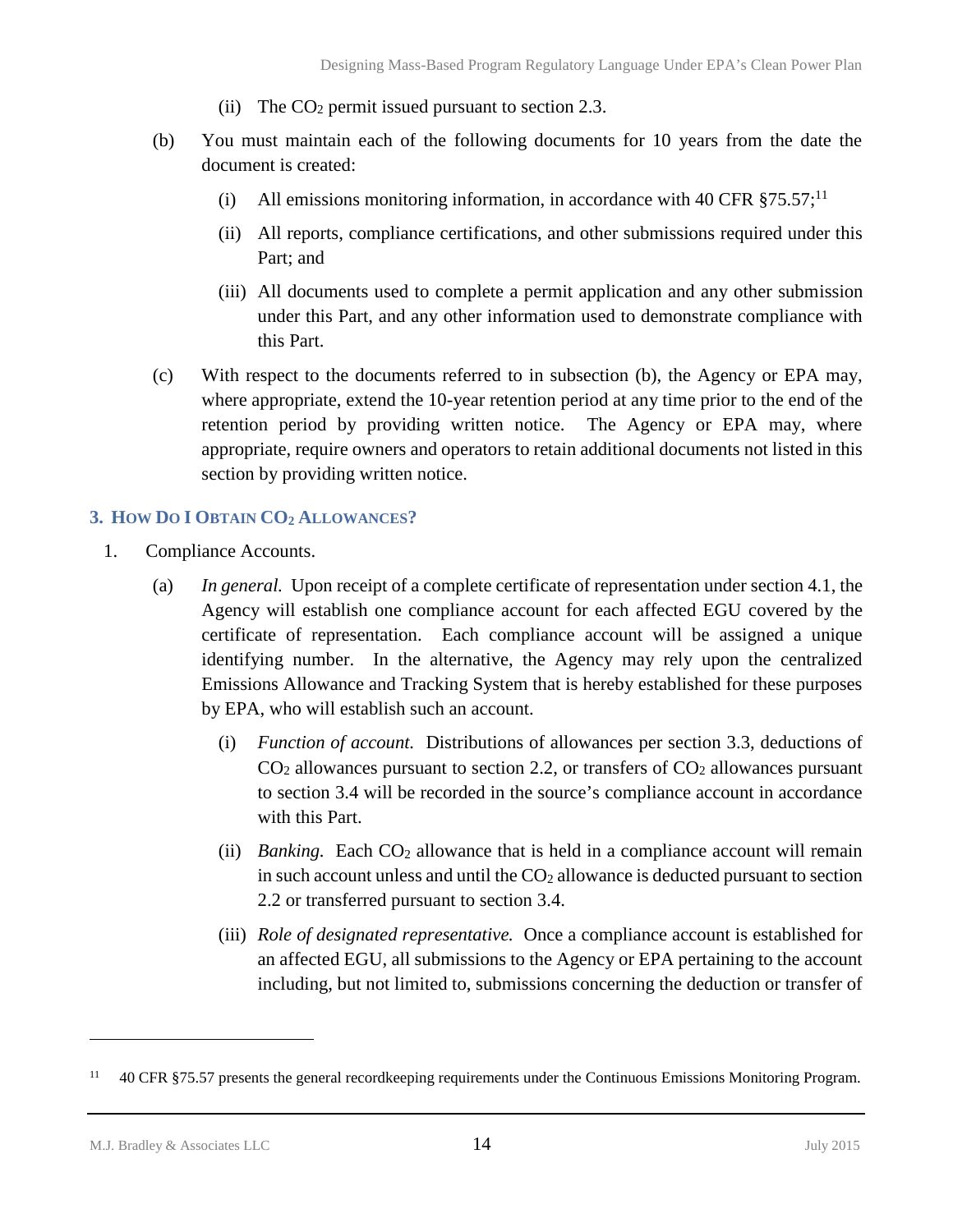CO<sup>2</sup> allowances in the account, shall be made only by the designated representative, as defined by section 4.

- (iv) *Error correction.* The Agency or EPA may, at its sole discretion, correct any error in any compliance account it has established under this section. Within 10 business days of making such correction, the Agency or EPA will notify the designated representative of such correction.
- 2. CO<sup>2</sup> Mass Emissions Performance Goal.
	- (a) *[STATE] CO2 Allowance Budget.*
		- (i) For 2020, the [*STATE*] budget is [*tons of CO2*].
		- (ii) For 2021, the [*STATE*] budget is [*tons of CO2*].
		- (iii) For 2022, the [*STATE*] budget is [*tons of CO2*].
		- (iv) For 2023, the [*STATE*] budget is [*tons of CO2*].
		- (v) For 2024, the [*STATE*] budget is [*tons of CO2*].
		- (vi) For 2025, the [*STATE*] budget is [*tons of CO2*].
		- (vii) For 2026, the [*STATE*] budget is [*tons of CO2*].
		- (viii)For 2027, the [*STATE*] budget is [*tons of CO2*].
		- (ix) For 2028, the [*STATE*] budget is [*tons of CO2*].
		- (x) For 2029, the [*STATE*] budget is [*tons of CO2*].
		- (xi) For 2030, the [*STATE*] budget is [*tons of CO2*].
		- (xii) For each year after 2030, the [*STATE*] budget is [*tons of CO2*].
	- (b) All allowances from each year's budget will be assigned the vintage from that year.
- 3. CO<sub>2</sub> Allowance Distribution.

## [*Language to be included from Appendix A based on state's allowance distribution decision of either (1) auction or (2) allocation.]*

- <span id="page-17-0"></span>4. Allowance Transfers.
	- (a) *Submission of CO<sup>2</sup> Allowance Transfer.* The designated representative seeking recordation of a  $CO<sub>2</sub>$  allowance transfer shall submit the transfer to the agency administering the account, whether that be EPA or the Agency. Prior to use for compliance, all allowances sold to another party that are intended for use for compliance by that party shall be registered in the recipient's account. To be considered correctly submitted, the  $CO<sub>2</sub>$  allowance transfer shall include the following elements in a format specified by the agency administering the account: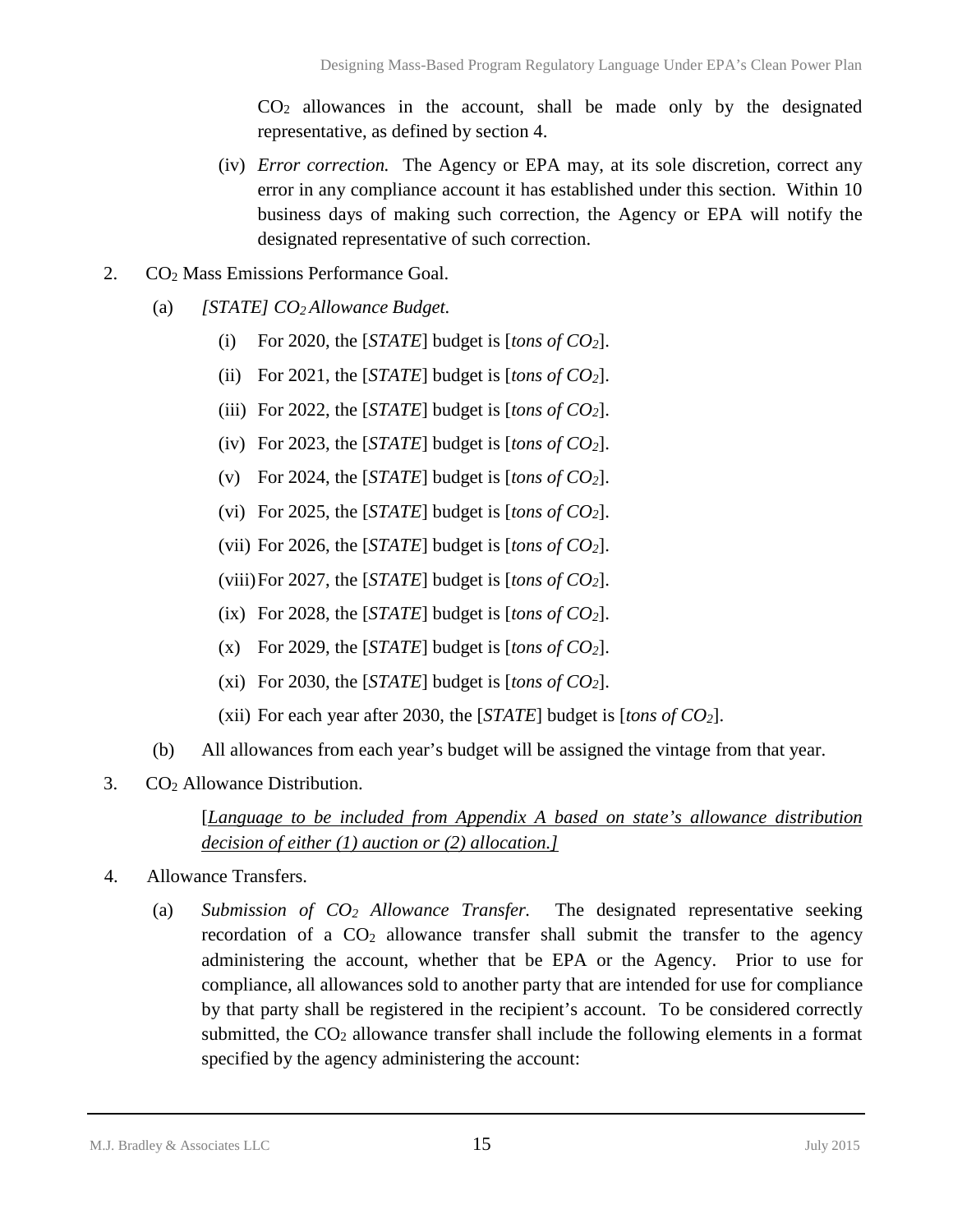- (i) The numbers identifying both the transferor and transferee accounts;
- (ii) A specification by serial number of each  $CO<sub>2</sub>$  allowance to be transferred;
- (iii) The printed name and signature of the designated representative of the transferor account and the date signed;
- (iv) The date of the completion of the last sale or purchase transaction for the allowance, if any; and
- (v) The purchase or sale price of the allowance that was subject of a sale or purchase transaction under this section.
- (b) *Recordation.* 
	- (i) Within five business days of receiving an allowance transfer, the agency administering the account<sup>12</sup> will record an allowance transfer by moving each  $CO<sub>2</sub>$ allowance from the transferor account to the transferee account as specified by the request, provided that:
		- 1. The transfer includes the information required under subsection [\(a\);](#page-17-0)
		- 2. The transfer was submitted prior to the relevant  $CO<sub>2</sub>$  allowance transfer deadline; and
		- 3. The transferor account includes each  $CO<sub>2</sub>$  allowance identified by serial number in the transfer.
	- (ii) If an allowance transfer fails to satisfy any requirement of subsection (a), the allowance transfer will not be recorded by the agency administering the account, and that entity will provide notice pursuant to subsection  $(c)(ii)$ . The parties may attempt to cure the defect identified in the notice and resubmit the transfer for recordation.
- (c) *Notification*.
	- (i) Within five business days of recordation of an allowance transfer under this section, the agency administering the account will notify each party to the transfer, through their designated representative.
	- (ii) Within ten business days of receipt of an allowance transfer that fails to meet the requirements of subsection (a), the agency administering the account will notify each party to the transfer, through their designated representative, of the reason for non-recordation.

<sup>12</sup> We expect states will have the choice of electing to administer the trading platform itself, or requesting that EPA or a third party administer the trading platform.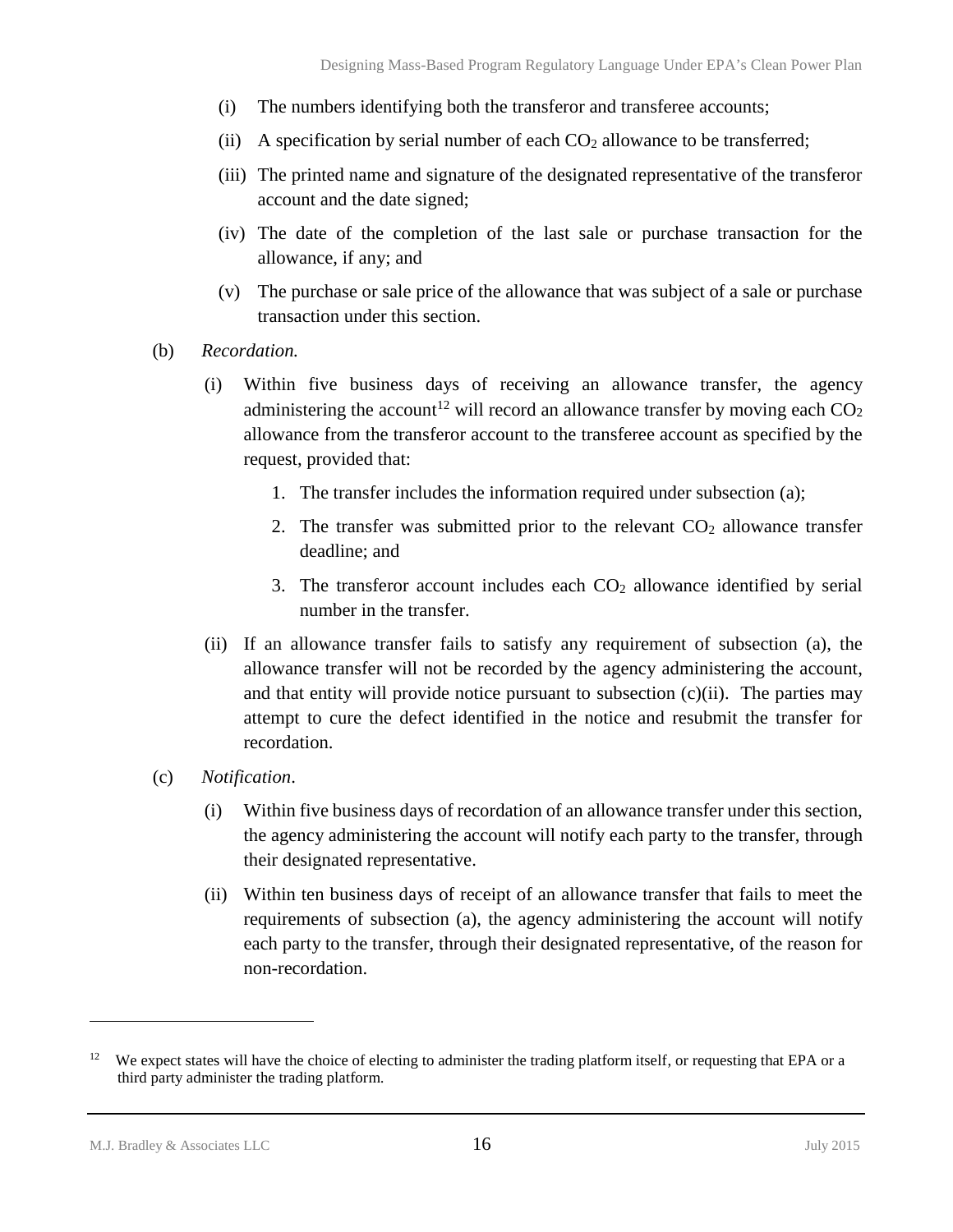#### <span id="page-19-0"></span>**4. WHAT ARE THE REQUIREMENTS FOR DESIGNATED REPRESENTATIVES?**

- 1. Certificate of Representation.
	- (a) The requirements for a certificate of representation of 40 CFR  $\S 97.13^{13}$  hereby also apply to affected EGUs of  $CO<sub>2</sub>$  emissions.
- 2. Authorization and Responsibilities of Account Designated Representative.
	- (a) No CO2 budget allowance will be issued, no emissions data reports will be accepted, and no compliance account will be established for an affected EGU until the Agency or EPA, as appropriate, has received a complete certificate of representation under section 4.1 identifying a designated representative of the affected EGU or designating a representative already identified for another program in this Part as a representative for these purposes.
	- (b) Upon receipt by the Agency and EPA of a complete certificate of representation under section 4.1, the designated representative shall represent and, by his or her representations, actions, inactions, or submissions, legally bind each owner and operator of the affected EGUs in all matters pertaining to the  $CO<sub>2</sub>$  Allowance System, notwithstanding any agreement between the designated representative and the entity's owners and operators to the contrary.
	- (c) Each submission by an affected EGU under this Part, including the Certificate of Representation, shall be submitted, signed, and certified by the designated representative for each affected EGU on behalf of which the submission is made and shall include the statement required in 40 CFR §§97.10 and §97.30(c). $14$
- 3. Alternate Representative.
	- (a) A certificate of representation under section 4.1 may designate one and only one natural person to serve as alternate representative.
	- (b) The provisions of 40 CFR §97.11<sup>15</sup> are hereby amended to include  $CO<sub>2</sub>$  to govern Agency and EPA action on such representation.
- 4. Changes to Designated Representative, Alternate Designated Representative, or Owner and Operator. The owners and operators of an affected EGU may change the designated and alternate

<sup>&</sup>lt;sup>13</sup> 40 CFR §97.13 regulates the account certificate of representation requirements under the Federal NO<sub>x</sub> and CAIR Programs.

<sup>&</sup>lt;sup>14</sup> 40 CFR §97.10 presents the authorization and responsibilities of NO<sub>x</sub> authorized account representative under the Federal NO<sub>x</sub> and CAIR Programs; §97.30(c) contains that program's compliance certification requirements.

<sup>&</sup>lt;sup>15</sup> 40 CFR §97.11 presents the alternate  $NO_x$  authorized account representative requirements representative under the Federal NO<sup>x</sup> and CAIR Programs.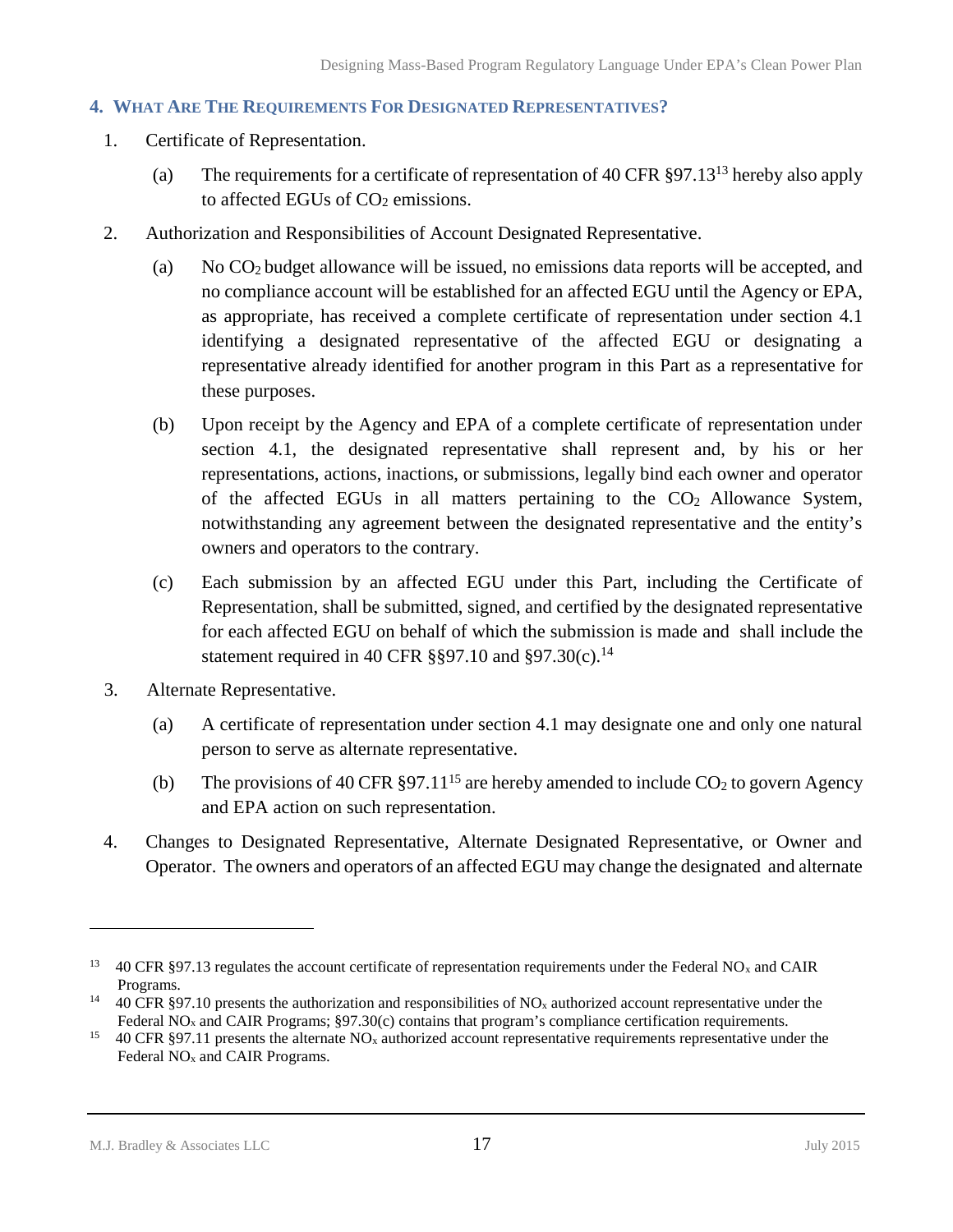representatives at any time pursuant to the procedure specified in 40 CFR  $\S 97.12,^{16}$  which is hereby amended in all respects to include emissions of  $CO<sub>2</sub>$ .

- 5. Objections Concerning Designated Representative. Once a complete certificate of representation under section 4.1 has been submitted and received, the Agency and EPA will rely on the certificate of representation unless and until the Agency receives a superseding complete certificate of representation, which shall be treated under the requirements of 40 C.F.R.  $\S 97.14^{17}$ as they are hereby amended to include  $CO<sub>2</sub>$  private legal disputes concerning the proceeds of any CO<sup>2</sup> allowance transfers.
- 6. Delegation by Designated Representative and Alternate Representative.
	- (a) A designated representative or alternate representative may delegate, to one or more natural persons, his or her authority to make an electronic submission to the Agency or EPA under this Part.
	- (b) In order to delegate authority to make an electronic submission to the Agency or EPA in accordance with subsection (a), the designated representative or alternate representative must submit to the Agency a notice of delegation, in a format prescribed by the Agency that includes the following elements:
		- (i) The name, address, e-mail address, telephone number, and facsimile transmission number of designated representative or alternate representative;
		- (ii) The name, address, e-mail address, telephone number and facsimile transmission number of each such natural person who is delegated authority, herein referred to as the "electronic submission agent";
		- (iii) For each such natural person, a list of the type of electronic submissions for which authority is delegated to him or her; and
		- (iv) The following certification statements by such designated representative or alternate representative:

"I agree that any electronic submission to the Agency and EPA that is by a natural person identified in this notice of delegation and of a type listed for such electronic submission agent in this notice of delegation and that is made when I am a designated representative or alternate representative, as appropriate, and before this notice of delegation is superseded by another notice of delegation under section 4.6, shall be deemed to be an electronic submission by me."

<sup>16</sup> 40 CFR §97.12 presents the requirements for changing the  $NO<sub>x</sub>$  authorized account representative and alternate  $NO<sub>x</sub>$ authorized account representative under the Federal NO<sup>x</sup> and CAIR Programs.

<sup>17</sup> 40 C.F.R. §97.14 contains regulations for filing objections concerning the  $NO<sub>x</sub>$  authorized account representative.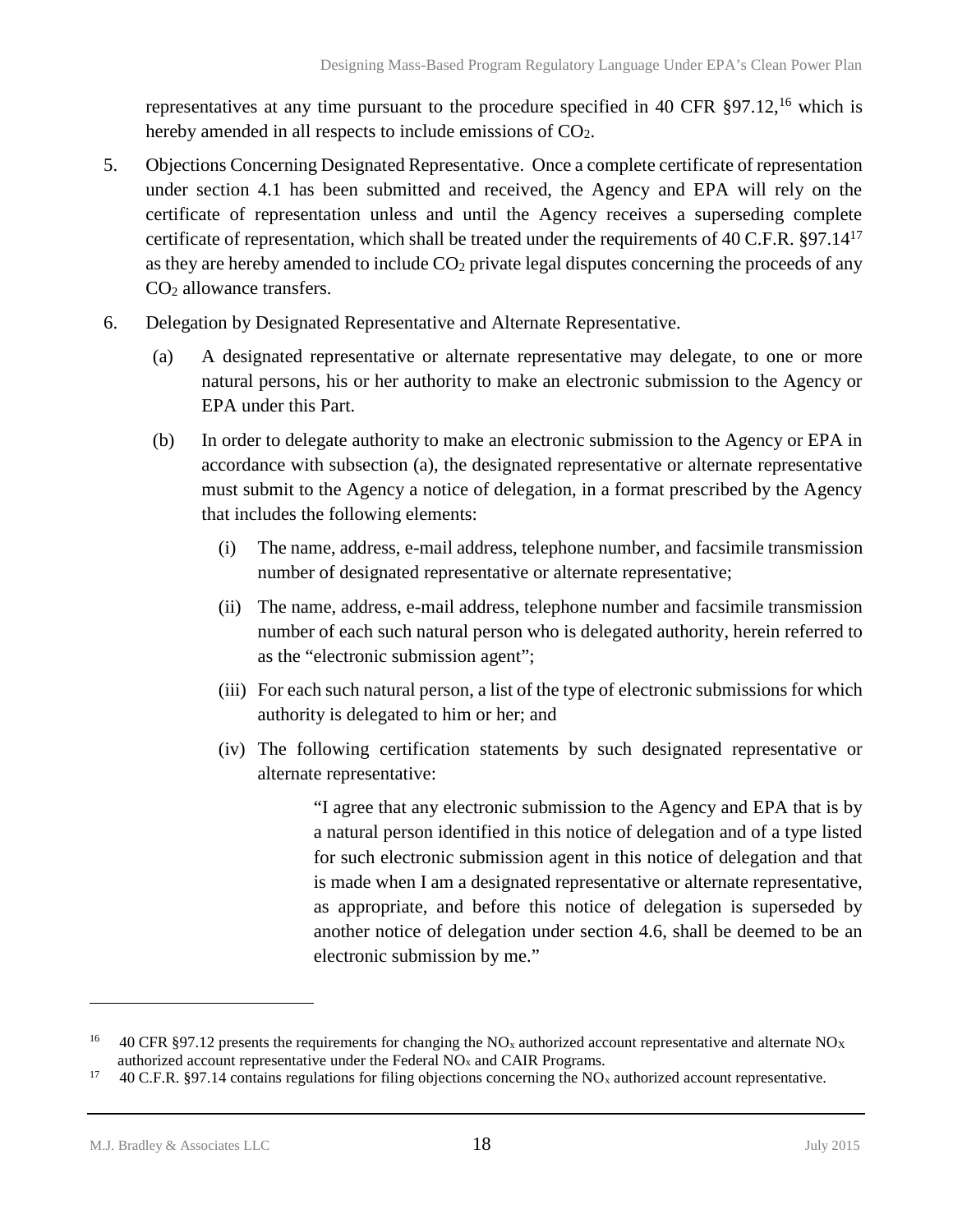"Until this notice of delegation is superseded by another notice of delegation or terminated entirely pursuant to section 4.6, I agree to maintain an e-mail account and to notify the Agency immediately of any change in my e-mail address."

- (c) A notice of delegation submitted under subsection (b) shall be effective, with regard to the designated representative or alternate representative identified in such notice, upon receipt of such notice by the Agency or EPA and until receipt by the Agency or EPA of a superseding notice of delegation by such designated representative or alternate representative. The superseding notice of delegation may replace any previously identified electronic submission agent, add a new electronic submission agent, or eliminate entirely any delegation of authority.
- (d) Any electronic submission covered by the certification in subsection (b) and made in accordance with a notice of delegation effective under subsection (c) shall be deemed to be an electronic submission by the designated representative or alternate representative submitting such notice of delegation.

### <span id="page-21-0"></span>**5. WHAT ARE THE REQUIREMENTS FOR MONITORING & REPORTING?**

- 1. General Requirements.
	- (a) If you are the owner or operator of an affected EGU, you must:
		- (i) Comply with the monitoring, measurement, certification, and reporting requirements, including continuous emissions monitoring under 40 CFR § 75, for their CO<sub>2</sub> emissions regulated pursuant to Agency plans under this Part, including:
			- 1. Establish continuous  $CO<sub>2</sub>$  emissions monitoring or determine  $CO<sub>2</sub>$ emissions through approved methodologies per 40 CFR §75.13;<sup>18</sup>
			- 2. Follow missing data procedures as necessary for  $CO<sub>2</sub>$  emissions per 40 CFR §75.35; 19
			- 3. Successfully complete all certification tests required and meet all other requirements under 40 CFR  $\S75.20^{20}$  that are applicable to the monitoring systems installed pursuant to paragraph 1;
			- 4. Submit a monitoring plan in accordance with 40 CFR  $\S75.62$ ;<sup>21</sup> and

<sup>18</sup> 40 CFR §75.13 presents specific provisions for monitoring CO<sup>2</sup> emissions under the Emissions Monitoring Program.

<sup>19</sup> 40 CFR §75.35 presents missing data procedures for CO<sup>2</sup> under the Emissions Monitoring Program.

<sup>20</sup> 40 CFR §75.20 presents the initial certification and recertification procedures under the Emissions Monitoring Program.

<sup>21</sup> 40 CFR §75.62 presents the requirements for monitoring plan submittals under the Emissions Monitoring Program.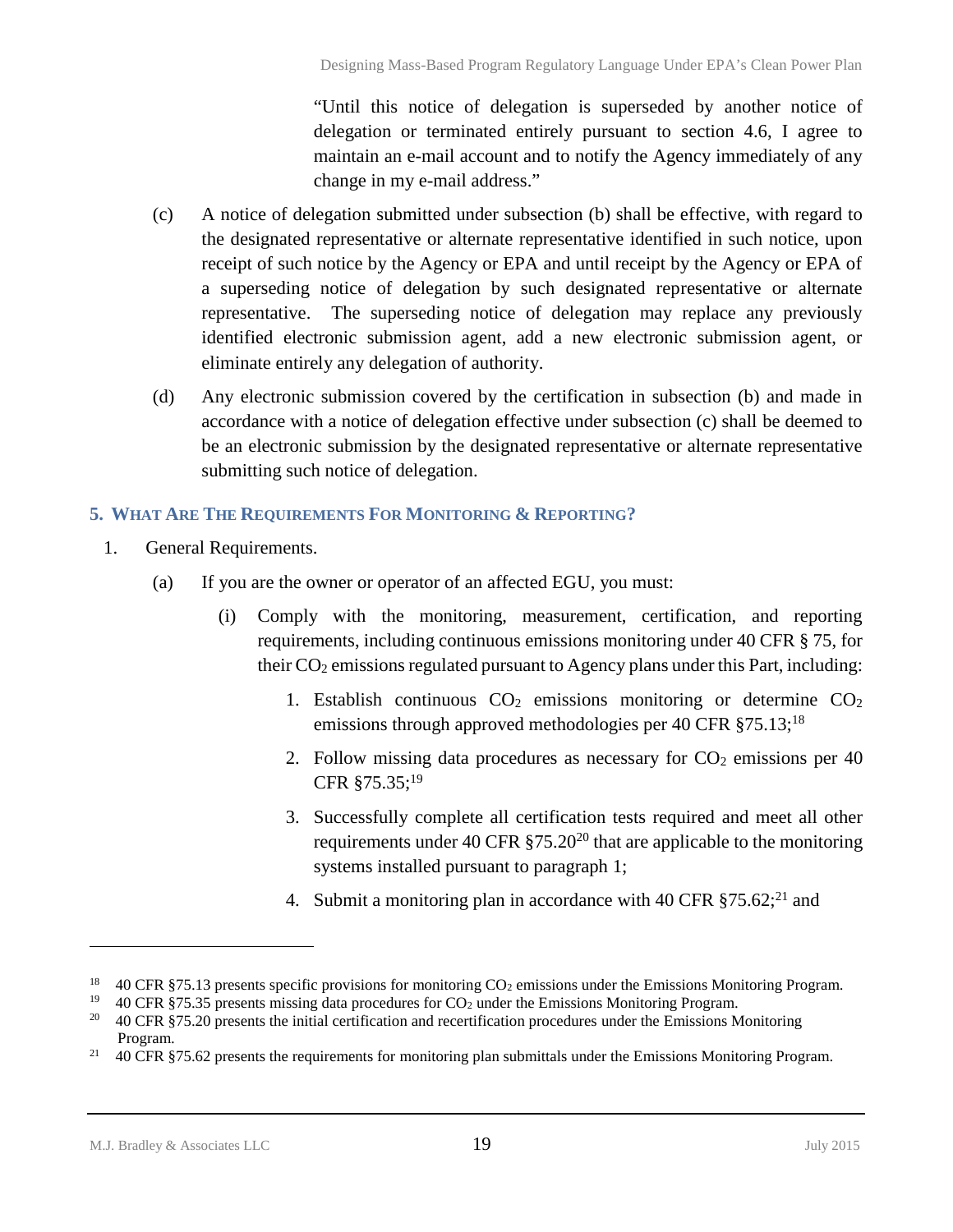- 5. Record, report, and perform quality assurance on the data from the monitoring systems installed pursuant to paragraph 1 under the requirements of 40 CFR  $\S$ 75 Subparts F and G.<sup>22</sup>
- (ii) Comply with the reporting and recordkeeping requirements established in this Part, including:
	- 1. Submit and certify reports and meet all other requirements as required by section 2.4 of this Part; and
	- 2. Record, report, and quality-assure the data from the monitoring systems under section 2.5 of this Part.
- 2. Compliance Dates*.*
	- (a) If you are the owner or operator of an affected EGU, you must comply with the requirements of subsection (1)(a) on or before the following dates:
		- (i) For an affected EGU that commenced operation prior to the effective date of this Part, by the effective date of this Part.
		- (ii) For an affected EGU that commenced operation after the effective date of this Part, by the first date of commercial operation.<sup>23</sup>
		- (iii) For an affected EGU at which construction of a new stack or flue installation is completed after the applicable deadline under subsections (i) and (ii), by the date on which emissions first exit to the atmosphere through the new stack or flue.
- 3. Prohibitions*.*
	- (a) No owner or operator of an affected EGU shall use any alternative monitoring system, alternative reference method, or any other alternative for the required continuous emission monitoring system without having obtained prior written approval from the Agency or EPA in accordance with this Part.
	- (b) No owner or operator of an affected EGU shall operate any affected EGU at the source so as to discharge, or allow to be discharged,  $CO<sub>2</sub>$  emissions into the atmosphere without accounting for all such emissions in accordance with the applicable provisions of this Part and 40 CFR §75.
	- (c) No owner or operator of an affected EGU shall disrupt the continuous emission monitoring system, any portion thereof, or any other approved emission monitoring

<sup>&</sup>lt;sup>22</sup> 40 CFR §75 Subparts F and G constitute §§75.50 – 75.75, and cover all Recordkeeping Requirements and Reporting Requirements under the Emissions Monitoring Program.

<sup>23</sup> As indicated in the document, we have assumed that states will choose to use EPA's final mass-based targets that include expected future generation from new fossil fuel-fired sources and include new sources in the mass-based program. This language reflects this assumption.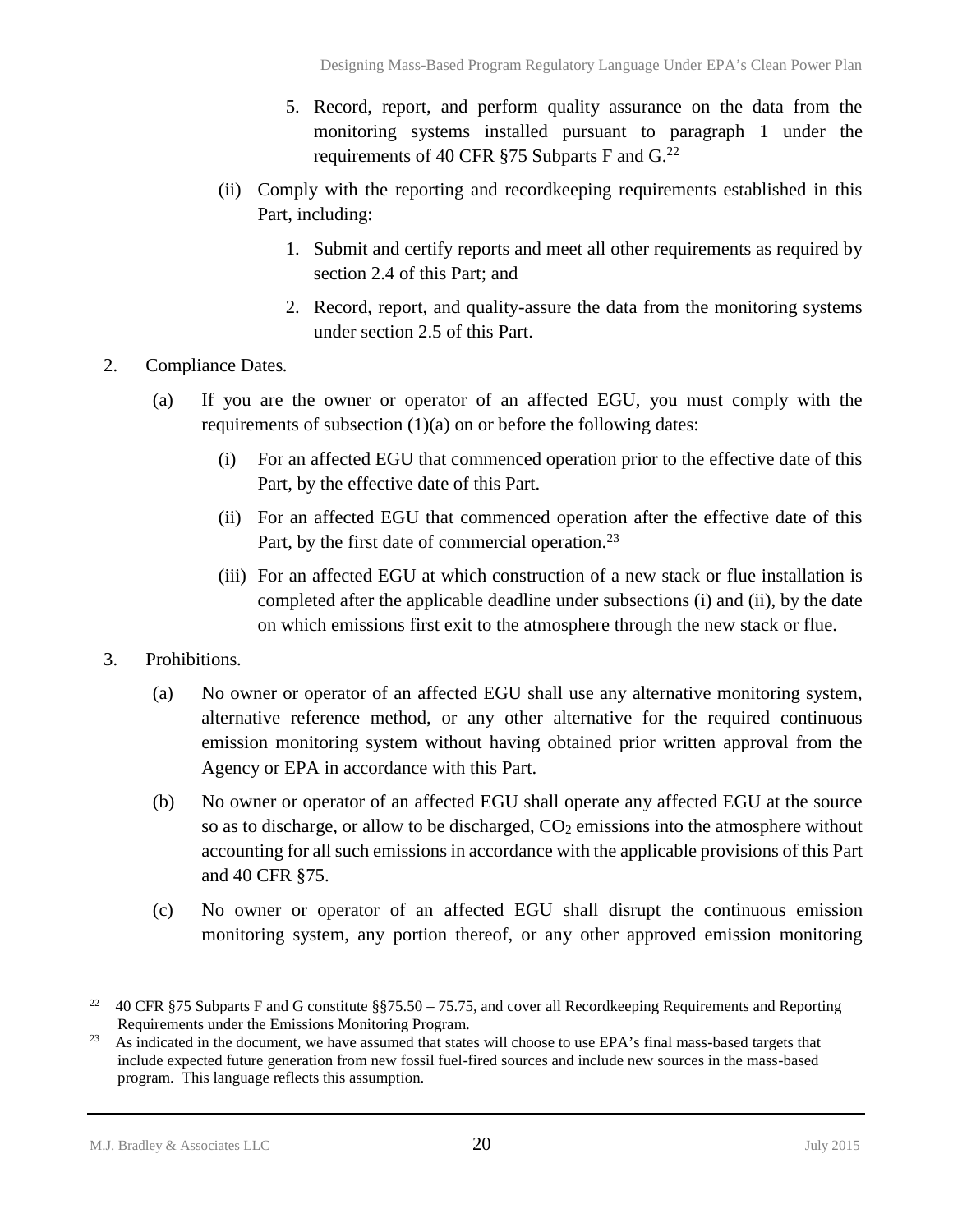method, and thereby avoid monitoring and recording  $CO<sub>2</sub>$  mass emissions discharged into the atmosphere, except for periods of recertification or periods when calibration, quality assurance testing, or maintenance is performed in accordance with the applicable provisions of this Part and 40 CFR §75.

- (d) No owner or operator of an affected EGU shall retire or permanently discontinue use of the continuous emission monitoring system, any component thereof, or any other approved emissions monitoring system under this Part, except under any one of the following circumstances:
	- (i) The owner or operator is monitoring emissions from the affected EGU with another certified monitoring system that provides emissions data for the same pollutant or parameter as the retired or discontinued monitoring system, and the Agency has approved the use of such system at the affected EGU in accordance with the applicable provisions of this Part and 40 CFR §75; or
	- (ii) The designated representative submits notification of the date of certification testing of a replacement monitoring system in accordance with subsection 1(a)(i).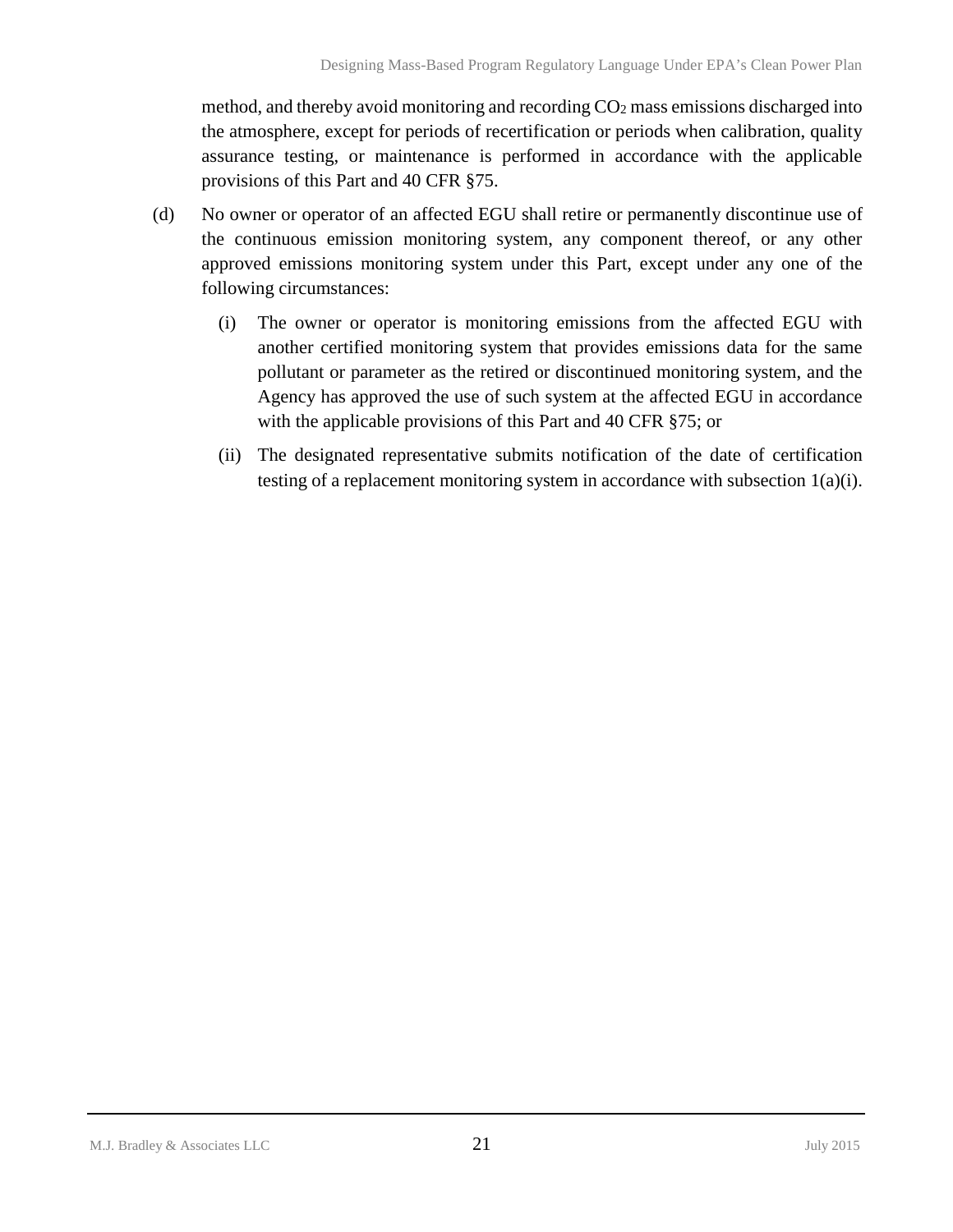## <span id="page-24-0"></span>**Appendix A: Options for Disposition of Allowances**

Below we present the two options for distributing allowances within a state. States could choose to include the following language should they choose to utilize an auction. Alternatively, states that wish to distribute allowances without charge could develop language informed by the considerations noted below.

#### <span id="page-24-1"></span>**Auction Regulatory Language**

*The following language could be incorporated as section 3.3 of the mass-based program regulatory structure proposed above:*

- 3. Auction of  $CO<sub>2</sub>$  Allowances.
	- (a) *In general.* The following rules shall apply to any allowance auction conducted under this section. The Agency may include additional rules for a specific auction in the notice for that auction. The auction notice may also include time and location information, registration deadlines, and any additional information the Agency deems appropriate. The auction will be designed and carried out to achieve the following objectives:
		- (i) achieve fully transparent and efficient pricing of allowances;
		- (ii) promote a liquid allowance market by making entry and trading as easy and lowcost as possible;
		- (iii) be open to participation by the categories of bidders which meet minimum financial requirements;
		- (iv) monitor for and guard against the exercise of market power and market manipulation;
		- (v) avoid interference with existing allowance markets;
		- (vi) align to the maximum extent practicable with wholesale energy and capacity markets; and
		- (vii) be designed to not act as a barrier to efficient investment in relatively clean existing or new electricity generating sources.
	- (b) *Required information in auction notice.* The Agency shall include the following information in the auction notice for each auction:
		- (i) The number of  $CO<sub>2</sub>$  allowances, per vintage, offered for sale at the auction; and
		- (ii) The minimum reserve price for the auction.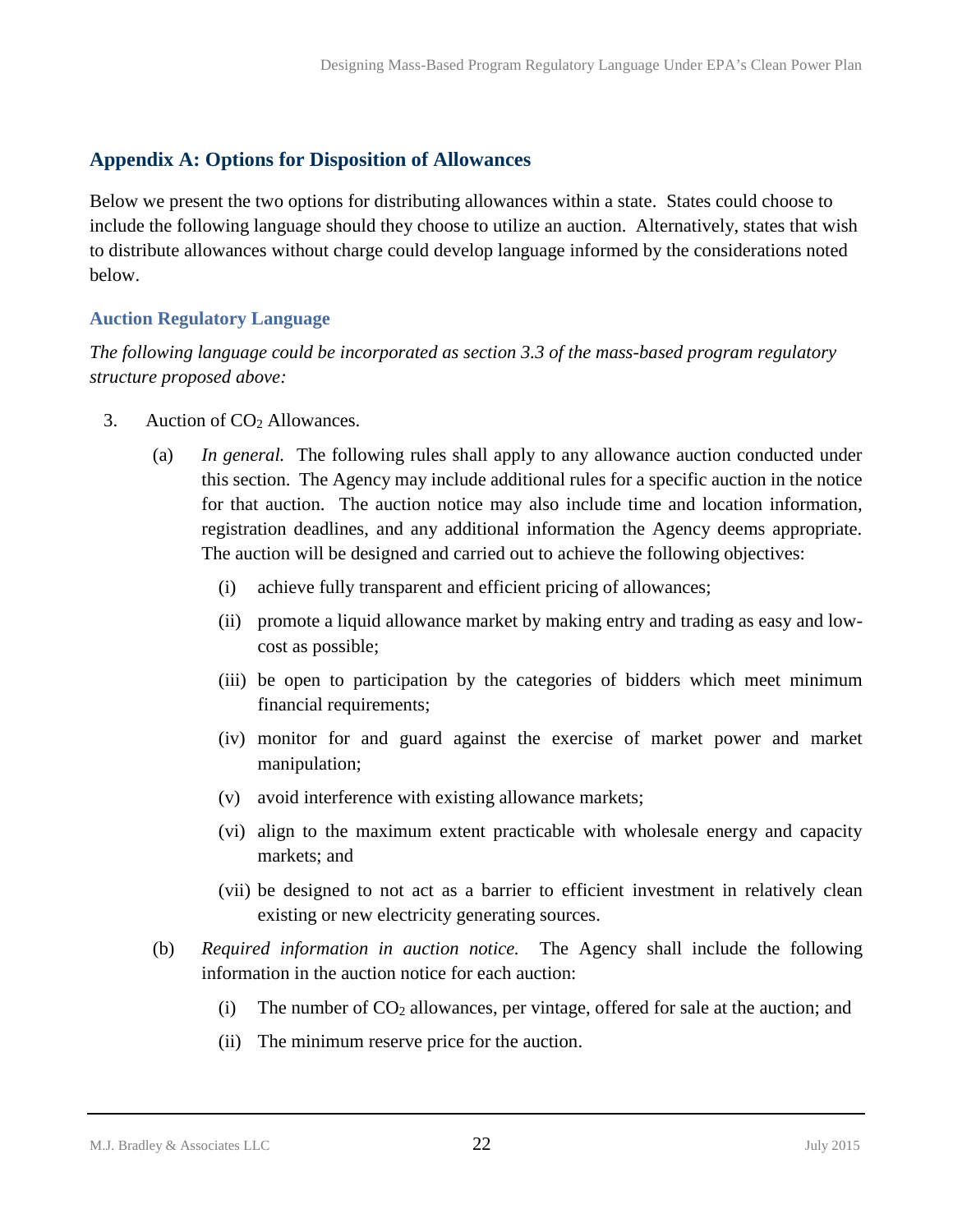## (c) *Auction Schedule.*

- (i)  $CO<sub>2</sub>$  allowance auctions will be held quarterly, or as often as practical and necessary to facilitate the objectives of the  $CO<sub>2</sub>$  Allowance System. In the event the allowance auction is held quarterly:
	- 1. One quarter of the state budget for each calendar year will be allocated during January of that calendar year;
	- 2. One quarter of the state budget for each calendar year will be allocated during April of that calendar year;
	- 3. One quarter of the state budget for each calendar year will be allocated during July of that calendar year; and
	- 4. One quarter of the state budget for each calendar year will be allocated during October of that calendar year.
- (ii) In order to facilitate price discovery, allowances may be made available for sale up to [*four*] years in advance of each allocation auction.
- (d) *Reserve price.* The Agency shall implement the reserve price in the following manner:
	- (i) No allowances shall be sold at any auction for a price below the reserve price for that auction; and
	- (ii) If the total demand for allowances at an auction is less than or equal to the total number of allowances made available for sale in that auction, then the auction clearing price for the auction shall be the reserve price.
- (e) An Agency may choose to establish and participate in a multi-state auction in meeting these requirements.

# <span id="page-25-0"></span>**Allocation Regulatory Considerations**

*The following outlines some of the considerations states would need to evaluate in determining how to distribute any of the allowances without charge. Based on those decisions, a state will need to develop specific regulatory language.* 

States can elect to distribute, or "allocate" allowances to parties within the state. In general, there are three key issues for states to consider in designing such an allocation approach. First, it must determine which parties will be allocated allowances. Second, a state must establish the basis to use in determining individual allocations (i.e., how the state will decide how to split the allowances among parties who receive allocations). Third, a state may choose to either set the distribution amounts at the outset of the program or update the distribution of allowances periodically throughout the program.

M.J. Bradley & Associates LLC 23 July 2015